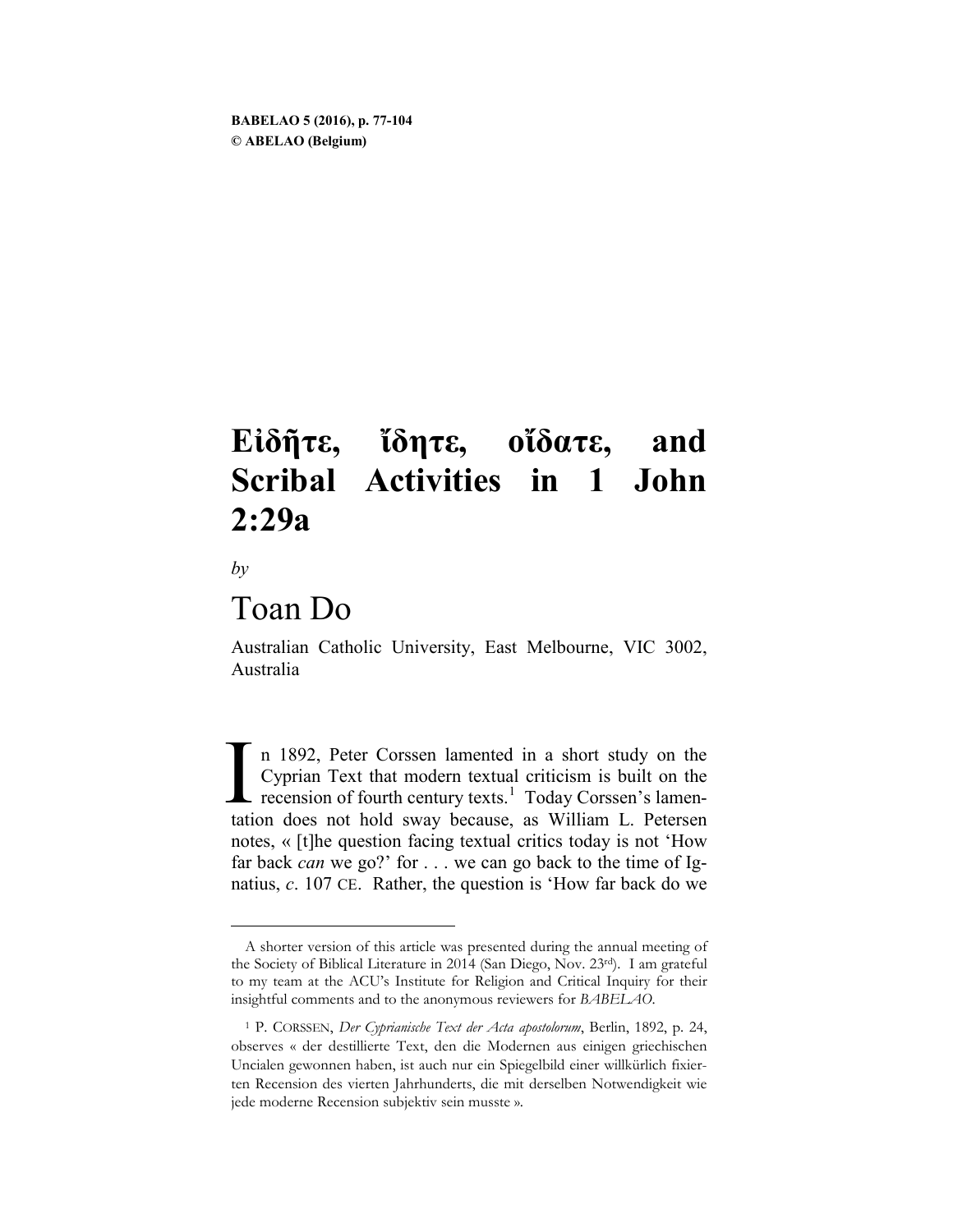wish to go?'  $\mu$ <sup>[2](#page-1-0)</sup> NT textual criticism has advanced since Corssen's time. One obvious step in this is that contemporary literature on NT textual criticism no longer employs the traditional term « original text »<sup>[3](#page-1-1)</sup> so as to adopt the newly hypotheticalconstructed « initial text  $\gamma^4$  $\gamma^4$  in constructing the earliest recover-able text.<sup>[5](#page-1-3)</sup>

Current literature on textual criticism for the Catholic Epistles, which applies the Coherence-Based Genealogical Method  $(CBGM)$ , has focused on reconstructing<sup>[7](#page-1-5)</sup> the earliest text to arrive at the most reliable reading of the text. $8$  For 1 John 2:29a, particularly, the eighth-revised-1998 Nestle-Aland<sup>27</sup> lists no variants while the 2012 Nestle-Aland<sup>28</sup> cites eleven manu-

<span id="page-1-3"></span><sup>5</sup> J.K. ELLIOTT, « Recent Trends in the Textual Criticism of the New Testament: A New Millennium, a New Beginning? », *BABELAO* 1 (2012), p. 117- 36.

<span id="page-1-4"></span><sup>6</sup> See T. WASSERMAN, « Criteria for Evaluating Readings in New Testament Textual Criticism », in EHRMAN and HOLMES, *Text*, p. 579-612, cf. n. 3.

<span id="page-1-0"></span><sup>2</sup> W.L PETERSEN, « What Text Can New Testament Textual Criticism Ultimately Reach? », in B. ALAND and J. DELOBEL (eds.), *New Testament Textual Criticism, Exegesis and Church History* (CBET 7), Kampen, 1994, p. 151.

<span id="page-1-1"></span><sup>3</sup> M.W. HOLMES, « From 'Original Text' to 'Initial Text': The Traditional Goal of New Testament Textual Criticism in Temporary Discussion », in B.D. EHRMAN and M.W. HOLMES (eds.), *The Text of the New Testament in Contemporary Research: Essays on the Status Quaestionis*, 2nd ed.; Leiden, 2013, p. 637-88.

<span id="page-1-2"></span><sup>4</sup> K. WACHTEL and M.W. HOLMES, *The Textual History of the Greek New Testament: Changing Views in Contemporary Research* (SBLTCS 8), Atlanta, 2011, p. 2, state: « The concept of editing or reconstructing the original is no longer a matter of course ». Abandoning the « original », G. MINK, « Problems of a Highly Contaminated Tradition, the New Testament: Stemmata of Variants as a Source of a Genealogy for Witnesses », in P.v. REENEN, A.d. HOLLANDER, and M.v. MULKEN (eds.), *Studies in Stemmatology II*, Amsterdam, 2004, p. 25, defines: « [t]he initial text is a hypothetical, reconstructed text, as it presumably existed, according to the hypothesis, before the beginning of its copying ». For Mink, « [t]he simplest working hypothesis must be that there are no differences between the original [i.e., authorial] and the initial text », p. 26.

<span id="page-1-5"></span><sup>7</sup> H. STRUTWOLF, « Scribal Practices and the Transmission of Biblical Texts: New Insights from the Coherence-Based Genealogical Method », in J.S. KLOPPENBORG and J.H. NEWMAN (eds.), *Editing the Bible: Assessing the Task Past and Present* (SBLRBS 69), Atlanta, 2012, 139, states, « [t]he most important task of textual criticism is to reconstruct the original text, or to be more modest: to establish a sound and well-argued hypothesis about the initial text of the transmission of a certain piece of literature that was handed down to posterity via manuscripts ».

<span id="page-1-6"></span><sup>8</sup> E.J. EPP, « Traditional 'Canon' of New Testament Textual Criticism: Their Value, Validity, and Viability – Or Lack Thereof », in Wachtel and Holmes, *Textual History*, 127.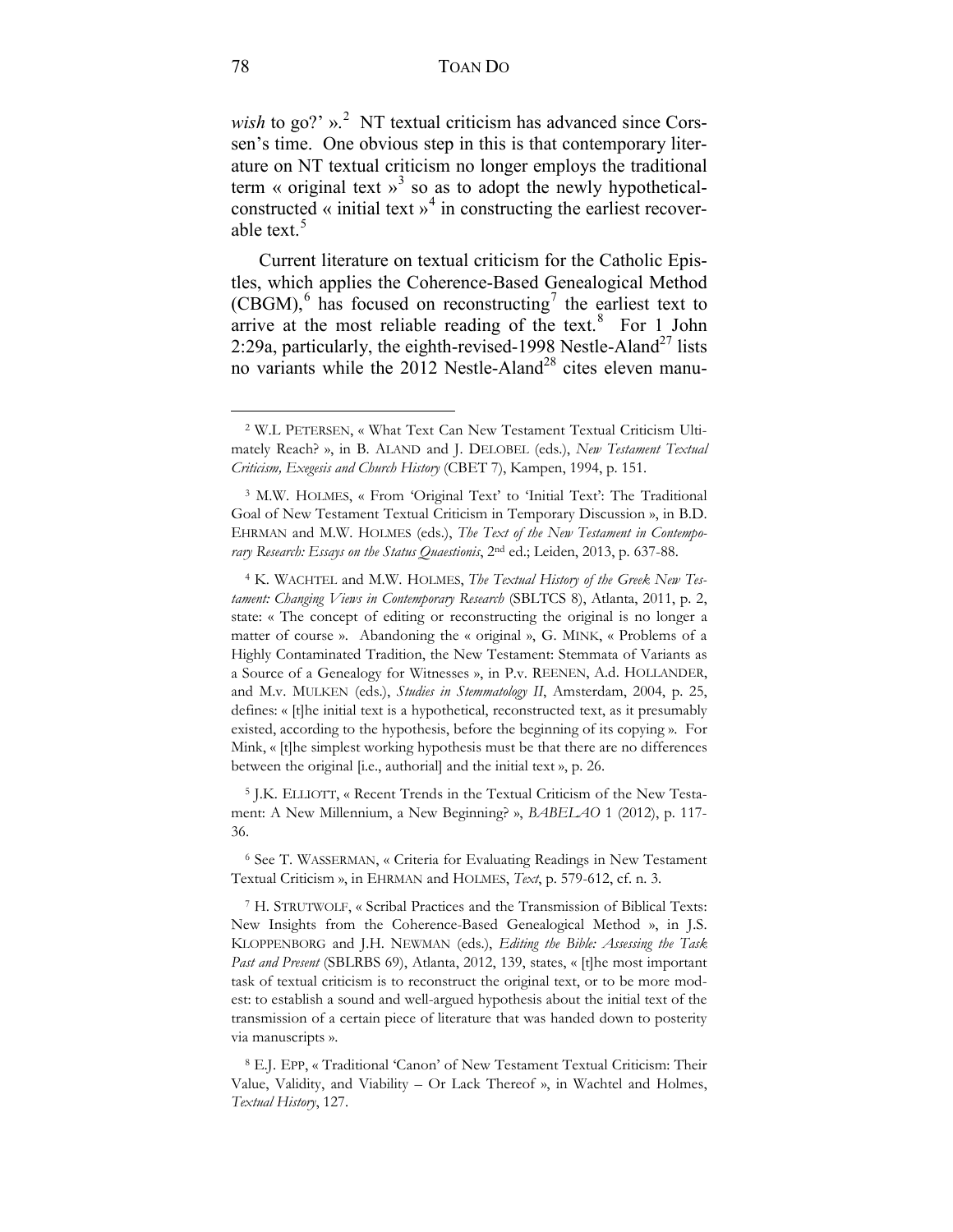scripts for ἴδητε (aorist subjunctive) in place of εἰδῆτε (perfect subjunctive). The  $2013$  ECM<sup>[9](#page-2-0)</sup> provides seventy-nine manuscripts, plus lacunae, for ἴδητε (compared to fifty-four manuscripts for εἰδῆτε). Besides, several witnesses read οἴδατε (perfect indicative) instead of εἰδῆτε or ἴδητε; ἐάν and δέ appear in some manuscripts but not in others.

The difference between these subjunctives in the protasis (the ἐάν-clause) gives insight into their aspects. Each variant has the potential of affecting the interpretive implications: the variants reflect the scribal activities in the text; they alter the aspectual types of action in the conditional clause. These variants obviously call for various interpretations of v. 29, in that the grammatical and theological distinctions between εἰδῆτε, ἴδητε, and οἴδατε cannot be fully appreciated without a careful examination of the protasis. These distinctions, while subtle, lend significant insight to the *Aktionsarten* perceived through the aspects of the perfect and aorist subjunctives.

Applying the criteria in the so-called reasoned eclecticism, <sup>t</sup> this paper evaluates the different readings of v. 29a in the textual tradition to see whether εἰδῆτε, ἴδητε, or οἴδατε (with or without ἐάν-δέ) is the most reliable.

# **1. External Evidence**

 $\overline{a}$ 

The evaluation of external evidence rests on the cluster of manuscripts that support the respective variants and on the manuscripts' geographical areas.<sup>11</sup> Special attention is also given to « the study of coherence and contamination [which] requires full collation of relevant witnesses  $v<sup>12</sup>$  In this regard,

<span id="page-2-0"></span><sup>9</sup> This fourth-volume ECM contains two of three projected parts (Text and Supplementary Material). I will hereafter cite volume, followed by part and page numbers. For convenience, 1 John 2:29 in ECM 4:1.299 is offered: (a) ἐὰν |εἰδῆτε // ἴδητε| ὅτι δίκαιός ἐστιν, (b) γινώσκετε (c) ὅτι καὶ (d) πᾶς ὁ ποιῶν τὴν δικαιοσύνην ἐξ αὐτοῦ γεγέννηται.

<span id="page-2-1"></span><sup>10</sup> Separately discussed by J.K. ELLIOTT, « Thoroughgoing Eclecticism in New Testament Textual Criticism », p. 745-770; M.W. HOLMES, « Reasoned Eclecticism in New Testament Textual Criticism », p. 771-802; both are in Ehrman and Holmes, *Text* (cf. n. 3).

<span id="page-2-2"></span><sup>11</sup> Cf. E.J. EPP, « Textual Clusters: Their Past and Future in New Testament Textual Criticism », p. 519-77 (cf. n. 3). Also K. ALAND and B. ALAND, *The Text of the New Testament: An Introduction to the Critical Editions and to the Theory and Practice of Modern Textual Criticism*, trans. E.F. RHODES, 2nd ed., Grand Rapids, 1995, p. 72-184.

<span id="page-2-3"></span><sup>12</sup> G. MINK, « Contamination, Coherence, and Coincidence in Textual Transmission: The Coherence-Based Genealogical Method (CBGM) as a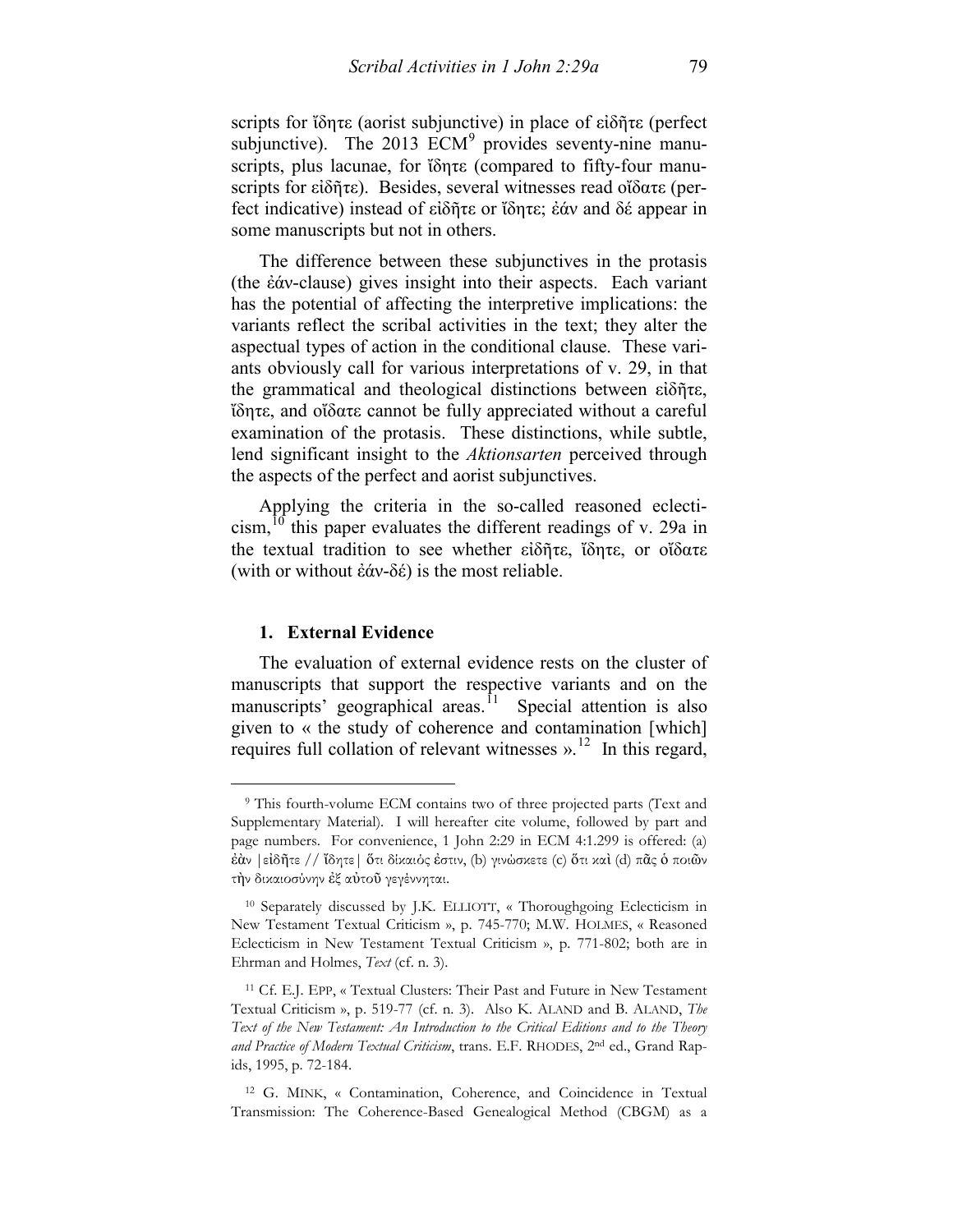it is imperative to evaluate the evidence for εἰδῆτε, ἴδητε, and οἴδατε according to the ECM and CBGM.[13](#page-3-0) Compiled from the ECM, $<sup>14</sup>$  $<sup>14</sup>$  $<sup>14</sup>$  the inventories in tables 1abc are drawn to facili-</sup> tate the lists of all manuscripts that support each variant or indicate doubt about each (with or without ἐάν-δέ).

**Table 1a: Εἰδῆτε, ἴδητε, and οἴδατε in 2:29a with more clearly attested MSS**[15](#page-3-2)

| Readings | <b>Supporting Manuscripts</b>                                                       |
|----------|-------------------------------------------------------------------------------------|
| είδητε   | x(01) B(03) C(04) 049 6 18 35 81 88 104 206 252 254 319 323                         |
|          | 365 378 400 V 424Z 429 431 436 459 467 522 630 642 808 915                          |
|          | 945 1067 1127 1270 <sup>*16</sup> 1292 1409 1448 1501 1505 1523 1611                |
|          | 1678 1735 1739 1799 1837 1838 1842 1852 1881 2138 2200                              |
|          | 2298 2492 2541                                                                      |
| ΐδητε    | A(02) 018 020 $P^{apr}$ (025) $\Psi$ <sup>*</sup> (044) 0142 1 5 33V 43 61 69 93 94 |
|          | 180 181 218 307 321 326 330 398 400C 424T 442 453 607 614                           |
|          | 617 621 623 629 665 720 876 918 996 1175 1241 1243 1270C                            |
|          | 1297 1359 1490 1524 1563 1595 1609 1661 1718 1729 1751                              |
|          | 1827 1831 1832 1844 1845 1874 1875 2147 2243 2344 2374                              |
|          | 2412 2423 2464 2544 2652 2744 2805 2818 K:B Ä L590 L596                             |
|          | L921 L938 L1141 L1281                                                               |
| οΐδατε   | 468 1890 2186                                                                       |

**Table 1b: Variants for εἰδῆτε, ἴδητε, and οἴδατε in 29a with Lacunae and Defects**

| Reading | <b>Supporting Manuscripts</b>                                                               |  |  |
|---------|---------------------------------------------------------------------------------------------|--|--|
|         | Lacunae/defects in the text of ei- $\phi^9 \, \mathfrak{P}^{74}$ 048 0245 0296 1836 1846 Pr |  |  |

Complement and Corrective to Existing Approaches », in WACHTEL and HOLMES, *Textual History*, p. 146.

<span id="page-3-0"></span><sup>13</sup> Cf. M. HOLMES, « The Case for Reasoned Eclecticism », in D.A. BLACK (ed.), *Rethinking New Testament Textual Criticism*, Grand Rapid, 2002, p. 77-100; G. MINK, « Eine umfassende Genealogie der neutestamentlichen Überlieferung », *NTS* 39 (1993), p. 481-99.

<sup>14</sup> ECM 4:1.298-9.

 $\overline{a}$ 

<span id="page-3-2"></span><span id="page-3-1"></span><sup>15</sup> U.C.v. WAHLDE, *The Gospel and Letters of John*, Grand Rapids, 2010, 3:1-2, notes « [t]he critical texts [for 1 John] used as the basis for this analysis are the Nestle<sup>27</sup> and UBS<sup>4</sup> ». Evidently, von Wahlde offers no discussion of variants for v. 29a (pp. 102-3, 111-3). Expectedly, NA27 lists no variants for ἴδητε or οἴδατε. Moreover, the « text-types » have been abandoned (cf. ELLIOTT, « Recent Trends », p. 128-9). Here we use all the manuscripts listed in the ECM to describe the complexity of readings for v. 29a.

<sup>16</sup> The underlining ( $=$  or  $\sim$ ) shows overlapping support.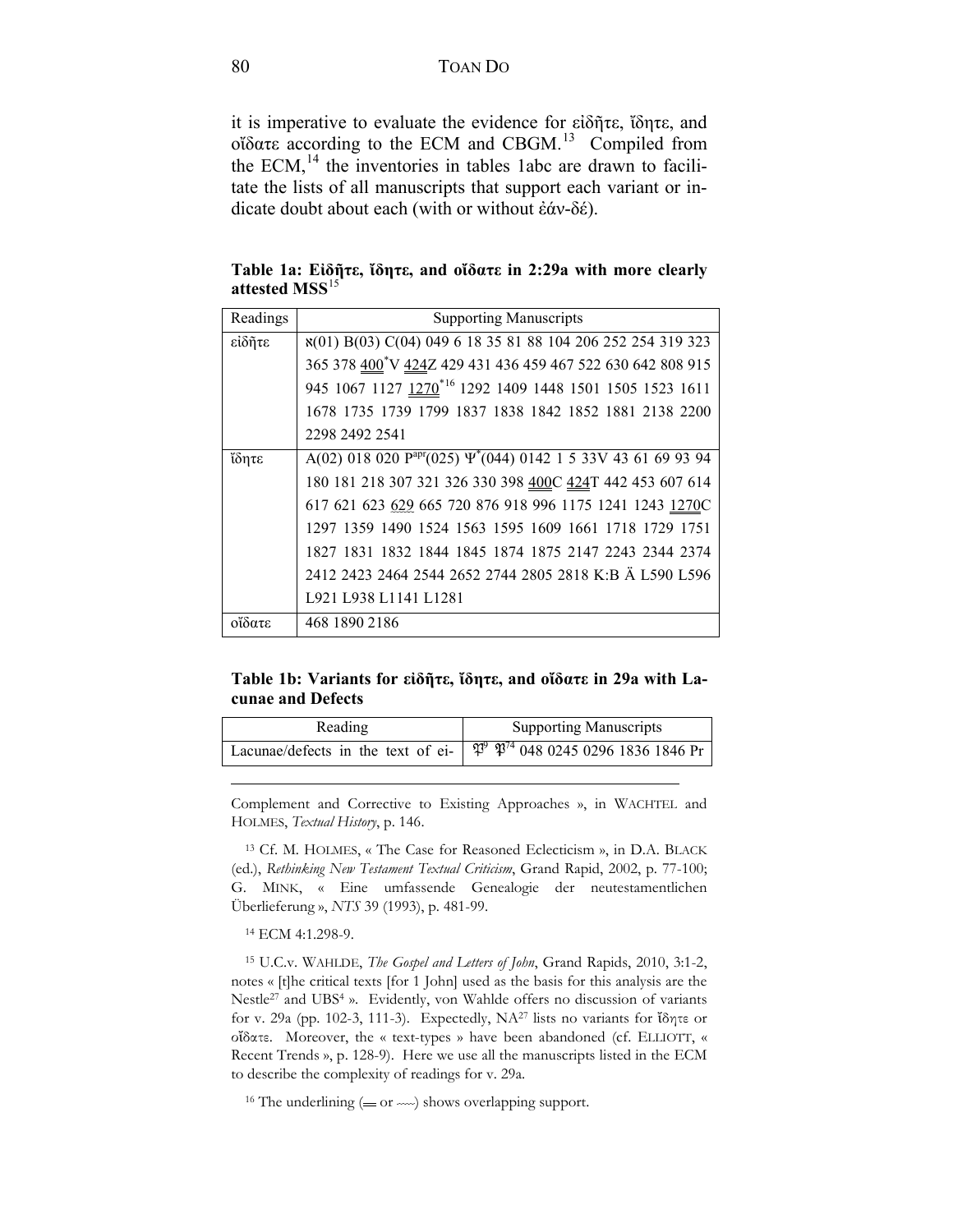| ther είδητε, ίδητε, or οίδατε                   | L60 L156 L1126 L1442 |
|-------------------------------------------------|----------------------|
| Neither είδητε or οΐδατε can be L:VT K:SV' S:PH |                      |
| determined by the cited witnesses               |                      |

**Table 1c: Variants for ἴδητε or εἰδῆτε in 29a with ἐάν and with or without δέ**

| Reading                                                                                    | <b>Supporting Manuscripts</b>  |
|--------------------------------------------------------------------------------------------|--------------------------------|
| R 1 (with $\dot{\epsilon}\dot{\alpha}v$ ): $\dot{\epsilon}\dot{\alpha}v$ ίδητε ότι δίκαιός | Majority texts, except 629f    |
| έστιν                                                                                      |                                |
| R 2 (without δέ): έὰν ἴδητε ὅτι δίκαιός                                                    | Majority texts, plus L:VT S:PH |
| έστιν                                                                                      | K: S <sup>miss</sup> BV        |
| R 3 (with δέ): έαν δε είδητε ότι δίκαιός                                                   | 1292 [ $K: Smss$ ]             |
| έστιν                                                                                      |                                |
| Lacunae/defects in the text for $\delta \acute{\epsilon}$                                  | v<br>048 0245 0296 1836        |
|                                                                                            | 1846 Pr L60 L156 L1126         |
|                                                                                            | L <sub>1442</sub>              |

The witnesses in table 1a are in favor of ἴδητε over against εἰδῆτε and οἴδατε.*16F* 17 The earliest manuscripts are attributed to א, A, and B of fourth and fifth centuries. Here οἴδατε receives the least attestation among the witnesses.

Leaving aside οἴδατε and the issue of counting,<sup>18</sup> the overall results for εἰδῆτε and ἴδητε indicate an almost even balance in quality and weight.<sup>19</sup> While εἰδῆτε receives strong support from the witnesses of the « very special quality » (01 03), ἴδητε is attested by more manuscripts, including  $02<sup>20</sup>$  The closeness

 $\overline{a}$ 

<sup>19</sup> ALAND and ALAND, *Text*, p. 159; METZGER and EHRMAN, *Text*, p. 217.

<sup>17</sup> Aland and Aland have offered helpful presuppositions in evaluating the known manuscripts (*Text*, 317-8).

<sup>18</sup> E.C. COLWELL and E.W. TUNE, « The Quantitative Relationships between MS Text-types », in J.N. BIRDSALL and R.W. THOMSON (eds.), *Biblical and patristic Studies in Memory of Robert Pierce Casey*, Freiburg, 1963, p. 25-32.

<sup>20</sup> Helpfully reminded by PETERSEN, « What Text », p. 147, that the « earliest [manuscript such as 01 02 03 or 04] is not always best ». Compare 025 with 02. The text can be older than the manuscript; and careful attention must serve as the guiding principle. For METZGER and EHRMAN, *Text*, p. 304, « Not all of these criteria are applicable in every case. The critic must know when it is appropriate to give primary consideration to one type of evidence and not to another ». For EPP, « Traditional 'Canons' », p. 125, « In the final analysis, therefore, the exegete is the arbiter in textual-critical decisions ». For T. DO, « Μόνον or μονῶν? Reading 1 John 2:2c from the *Editio Critica Maior* », *JBL* 133 (2014), p. 610, n. 27, « the point of the entire process of evaluating the initial text is to avoid at all cost the one-sided and/or oversimplified attention to any one manuscript over and against the other(s) ».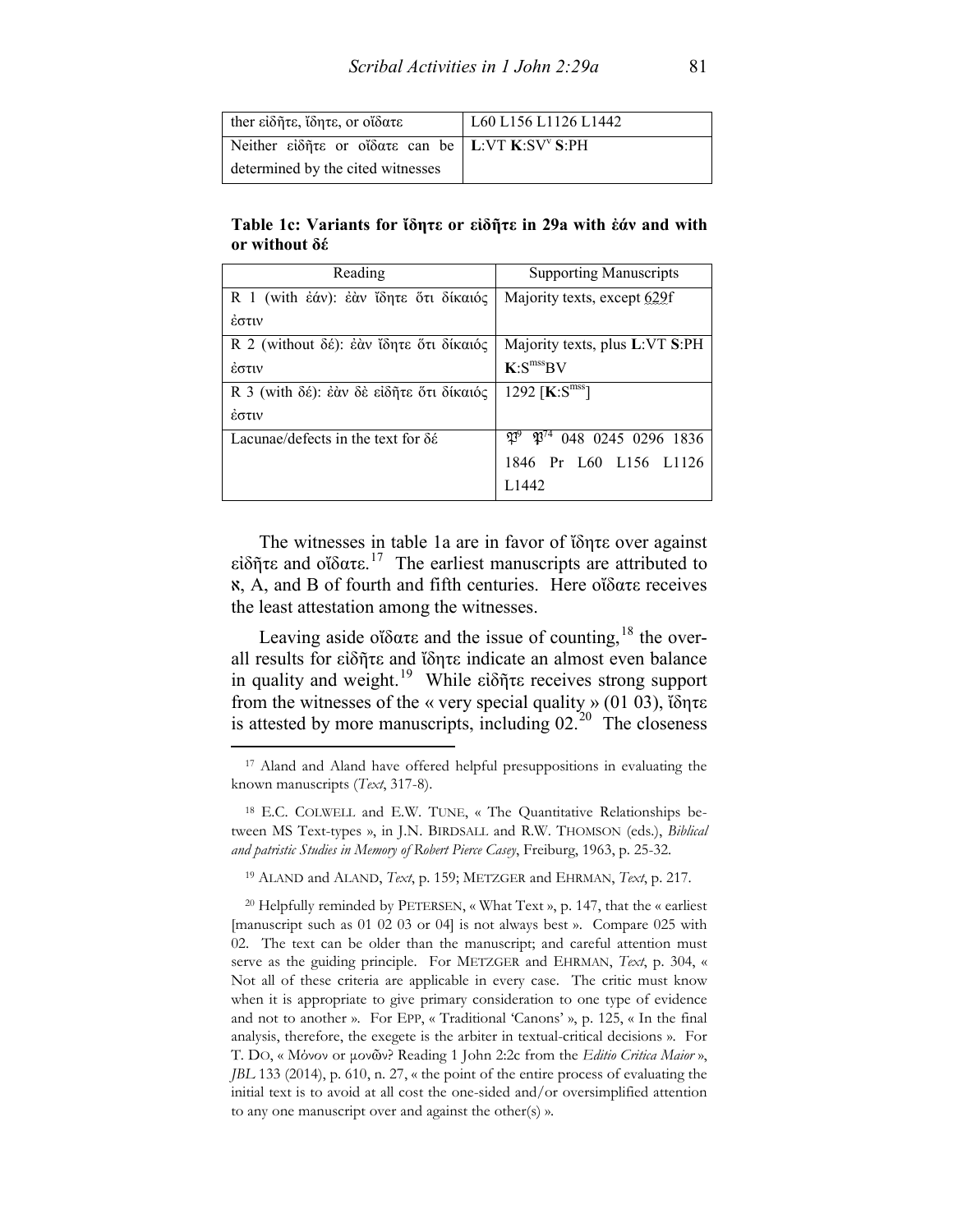in quality and weight between εἰδῆτε and ἴδητε suggests that no preference can be established exclusively from the external evidence.

The issue however will come to more light when we examine the possible omission of ἐάν-δέ. While the majority texts, except 629, attest to ἐάν, some Western texts omit δέ. Manuscript 1292 cites ἐάν with δέ. Since ἐάν is significant in v. 29, it is critical to test each variant in tables 1ab in parallel with ἐάν in table 1c.

#### *Manuscripts Supporting οἴδατε*

In the ECM, 468 and 1890 are among those manuscripts « closest to the Byzantine text of the First Letter of John ». [21](#page-5-0)  Several reasons seem to discredit οἴδατε as being the initial reading. The lack of homogeneity among the manuscripts for the Catholic Epistles in table 1a shows a lack of support from geographical distribution. The CBGM shows that οἴδατε has the shortest genealogy (see appendix 3). The three manuscripts supporting οἴδατε are of much later witnesses; two of these belong to the so-called Koine or Byzantine text, which text critics tend to discard or to consider secondary.<sup>[22](#page-5-1)</sup> We now turn to εἰδῆτε in v. 29a.

#### *Manuscripts Supporting εἰδῆτε*

Eίδῆτε is supported by two first-grade manuscripts ( $\times$  B).<sup>23</sup> Outside this fact, however, εἰδῆτε suffers some irresolvable difficulties. The genealogical coherence of εἰδῆτε among the supporting manuscripts is rather disintegrated (see appendix 1). The hypothetical archetype text « *A* » shows nine different potential descendants within the same textual flow diagram (i.e., 01 03 04 35 81 1292 1409 1739 1739 1852 1881 2298), yielding an unbalanced coherence in the textual flow for v. 29a, and leaving 01 03 04 1735 1852 with no descendants. Being the parent of manuscript 1799, moreover, 35 only possesses a fifth rank as the potential descendant of the hypothetical witness « *A* ».

<sup>21</sup> See Installment 3 of the 2003 ECM 4:2.15.

<span id="page-5-1"></span><span id="page-5-0"></span><sup>22</sup> METZGER and EHRMAN, *Text*, p. 305-6; K. WACHTEL, *Der byzantische Text der katholischen Briefe: eine Untersuchung zur Entstehung der Koine des Neuen Testaments*, Berlin, 1995, p. 218-22.

<sup>23</sup> METZGER and EHRMAN, *Text*, p. 62, 67; ALAND and ALAND, *Text*, p. 103, 107-9.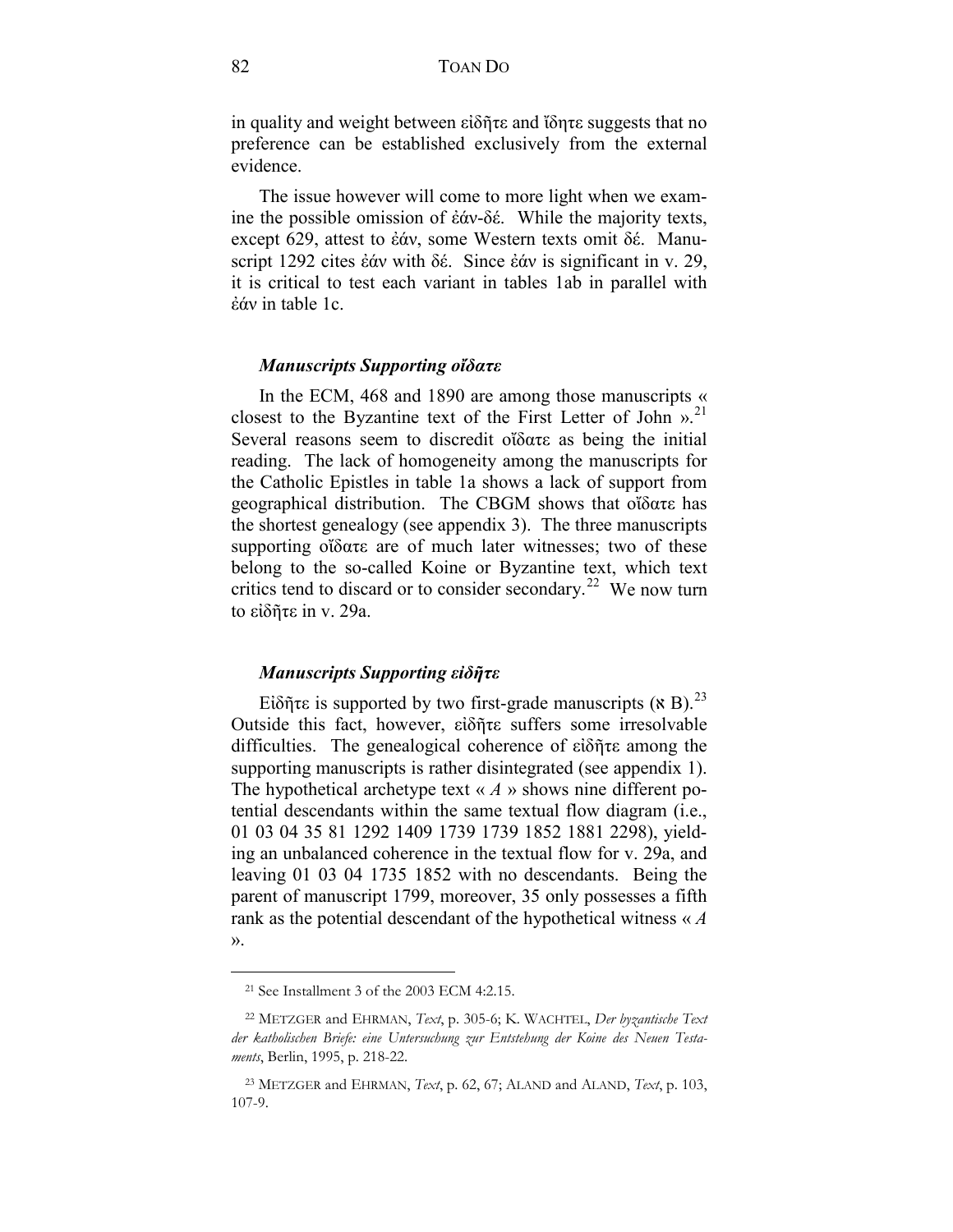Table 1a shows that εἰδῆτε receives fifty-four supporting manuscripts.<sup>[24](#page-6-0)</sup> In comparison to <del>ίδητε</del> (seventy-nine supporting manuscripts), this less attestation to εἰδῆτε is probable due to the dead ends in the textual flow from 01 03 and 04 in the CBGM. Besides, some reservations accompany εἰδῆτε. The fifteenth-century manuscript 400, which support εἰδῆτε, is listed with « \* » and « V ».<sup>25</sup> The symbol « \* » indicates that the manuscript is « always » coordinated with corrections, namely, 400 also reads ἴδητε (with symbol « C »). Corrections have been made as a result of a difficult reading that was erased, defaced, or marked for deletion. The symbol « V » indicates that the Greek text was revised using one of the Vul-gate editions.<sup>[26](#page-6-2)</sup>

These symbols suggest that some manuscripts supporting εἰδῆτε in v. 29a have undergone multiple layers of successive corrections. We now turn to ἴδητε.

#### *Manuscripts Supporting ἴδητε*

Ἴδητε is attested by more manuscripts than those supporting εἰδῆτε. Such a number is vital. Noted among these are 02 33 614 1175 1241 1243 1832 2344 2412 – all of which are considered « primary » authorities for the Catholic Epistles.<sup>27</sup> In addition, the large number of supporting manuscripts corresponds well with the coherence-based genealogy of ἴδητε. According to the CBGM, ἴδητε has 025 as the potential ancestor; this genealogy continues to 2412, yielding a well-balanced coherence in the textual flow for v. 29a (see appendix 2).<sup>[28](#page-6-4)</sup>

<span id="page-6-0"></span><sup>24</sup> WASSERMAN, « Criteria », p. 588, notes: « Witnesses are to be weighed rather than counted ». In his 2014 SBL paper, « Historical and Philological Correlations and the CBGM », Wasserman added, « variants are both weighed and counted. But counting comes first ».

<span id="page-6-1"></span><sup>25</sup> See ECM 4:2 for further descriptions.

<sup>26</sup> See ECM 4:2.68 for some examples of the Latin witnesses.

<sup>27</sup> ALAND and ALAND, *Text*, p. 107-37.

<span id="page-6-4"></span><span id="page-6-3"></span><span id="page-6-2"></span><sup>28</sup> In comparison with the parent manuscripts 35 for εἰδῆτε, 025 for ἴδητε possesses a first rank as the potential ancestor (compare appendix 1 with 2). While 025 is of ninth-century, Mink's comment is helpful: « As the text of a manuscript can be much older than the manuscript itself, a witness that is preserved in a late manuscript (e.g.  $10<sup>th</sup>$  century) can be a potential ancestor of a witness preserved in an early manuscript (e.g. 5<sup>th</sup> century) » [\(http://intf.uni](http://intf.uni-muenster.de/cbgm2/guide_en.html)[muenster.de/cbgm2/guide\\_en.html\)](http://intf.uni-muenster.de/cbgm2/guide_en.html). This is also the reason why 025 relates genealogically much better with 02 for ἴδητε than 35 with 01 03 04 for εἰδῆτε.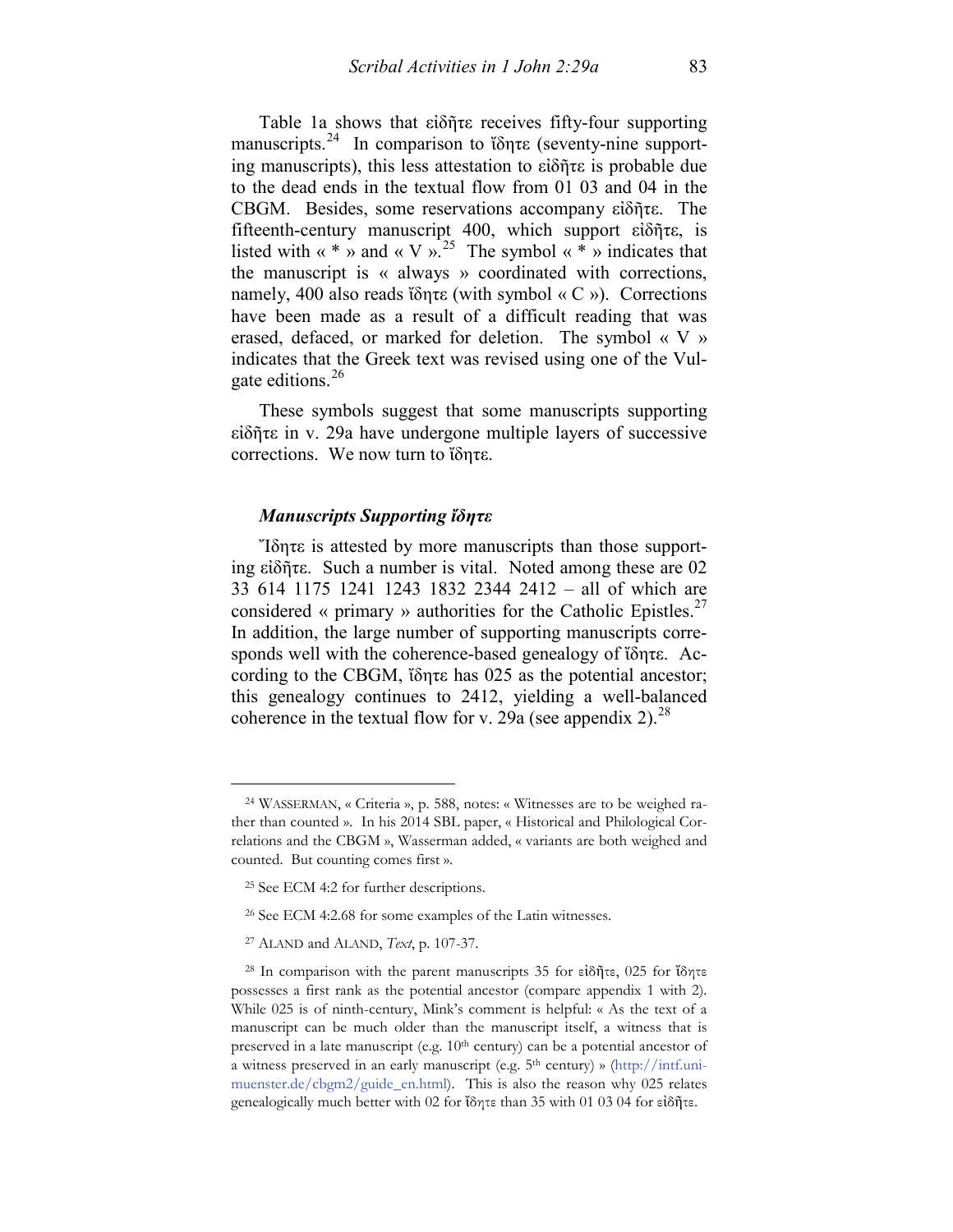84 TOAN DO

We also notice three overlapping manuscripts (400 424 1270) that attest to ἴδητε and εἰδῆτε. In their support for ἴδητε, 400 and 1270 are accompanied by « C », meaning that the text has undergone correction, but not « successively ». In their support for εἰδῆτε, however, these same manuscripts are followed by  $\ll$  \* » and  $\ll$  V », signifying that εἰδῆτε cannot be de-termined without being coordinated with ἴδητε.<sup>[29](#page-7-0)</sup> In comparison with εἰδῆτε, one may say that the redaction for ἴδητε is less excessive.

#### *Manuscripts Reading ἐάν and δέ*

Two things stand out in table 1c. The majority texts read ἐάν, except for 629. Similarly, the majority manuscripts omit δέ, except for 1292 (and **K**:Smss). A closer look at tables 1abc affirms that ἴδητε receives support from the majority witnesses.

First, while manuscript 629 omits ἐάν, it is accompanied by  $\ll$  f ». The ECM notes that  $\ll$  the defective form [ $\lceil \cdot \rceil$ ] represents a reading which cannot be reconstructed with confidence. . . . [T]he manuscript [629] unequivocally supports the reading indicated, but represents it defectively  $\frac{1}{2}$ <sup>30</sup> One notices that error has occurred in the transcription of ἐάν, and that εἰ has been introduced.<sup>[31](#page-7-2)</sup> This defect seems to reflect a change due to itacism and/or etacism. Note that 629 supports ἴδητε (see table 1a).

Second, reading 3 citing δέ (table 1c) occurs in 1292 and some Sahidic Coptic (**K**:S<sup>mss</sup>). While 1292 cites εἰδῆτε, it has no further genealogy (see appendix 1).<sup>[32](#page-7-3)</sup>

In short, the external evidence suggests that in comparison with εἰδῆτε and οἴδατε, ἴδητε is the most reliable reading in v. 29a. This conclusion may be grounded on several assessments. Ἴδητε is supported by the majority of texts. While εἰδῆτε occurs in 01 and 03, ἴδητε receives supports from more manuscripts of different geographical distributions.<sup>33</sup> The evaluation

<span id="page-7-0"></span><sup>&</sup>lt;sup>29</sup> Similar evaluation is on the symbols « T » against « Z » with regard to 424.

<sup>30</sup> ECM 4:2.3.

<sup>31</sup> ECM 4:2.30.

<span id="page-7-3"></span><span id="page-7-2"></span><span id="page-7-1"></span><sup>32</sup> The Coptic versions do not support εἰδῆτε (see table 1a). The Sahidic versions should be examined in parallel with those of Bohairic, which read ἴδητε.

<span id="page-7-4"></span><sup>33</sup> In his paper, « The Coherence Method and History », at the 2014 Annual Meeting of the Society of Biblical Literature, K. WACHTEL announced that « the CBGM is not the tool to use for dating manuscripts or texts ». This state-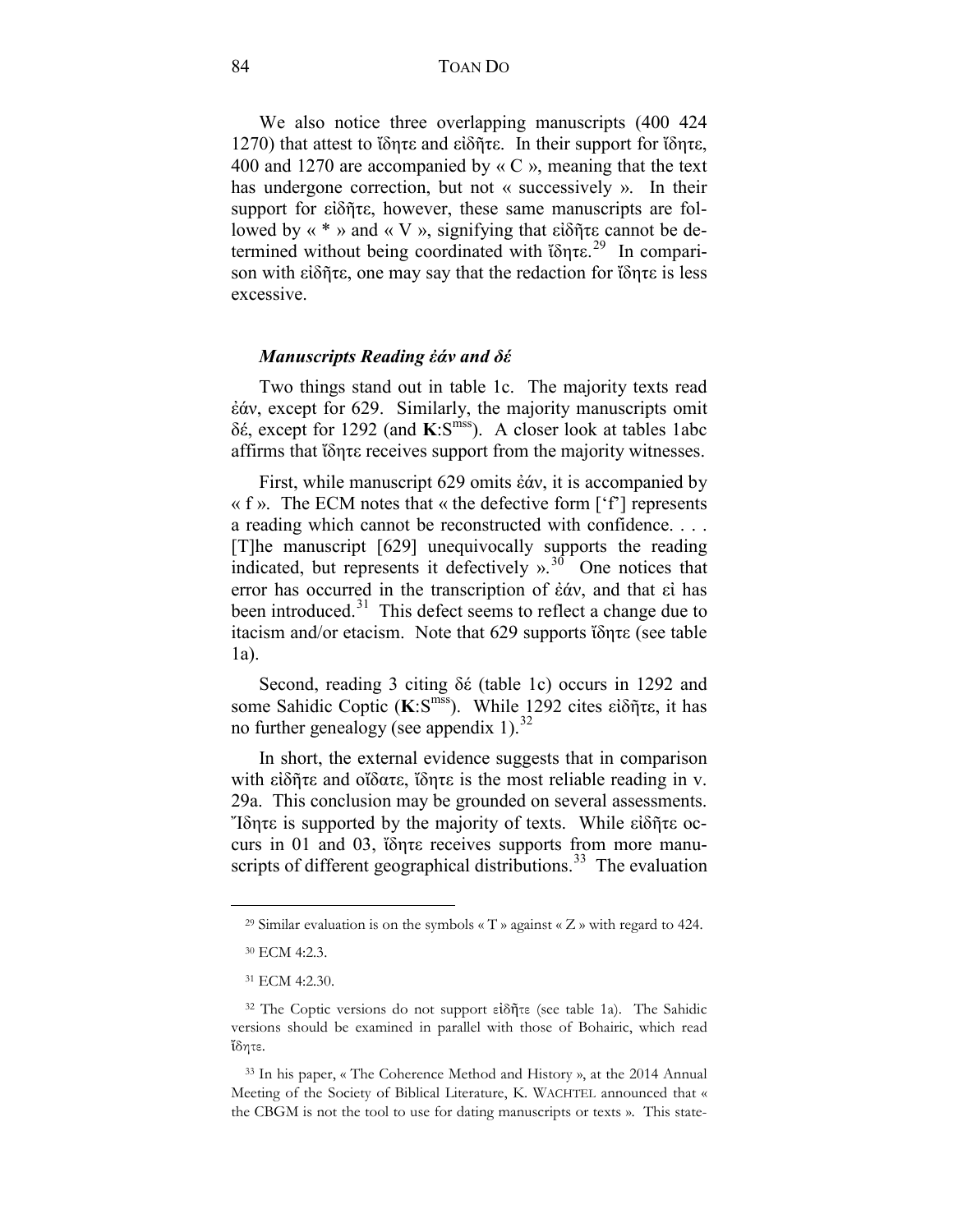of ἐάν and δέ further confirms the support for ἴδητε. Οἴδατε is the least possible case among the three variants. We may now turn to the internal evidence.

#### **2. Internal Evidence**

An appeal to internal evidence asks which variant was written by the author and which was therefore produced by the scribes.<sup>[34](#page-8-0)</sup> We will introduce the transcriptional and the intrinsic probabilities in evaluating εἰδῆτε, ἴδητε, and οἴδατε. These criteria address the issues surrounding the scribes' habits and practice and the author's vocabulary, style, and theology.

# *Transcriptional Probability*

« Transcriptional Probability », Westcott and Hort state, deals with « the consideration of what a copyist is likely to have made him seem to have written  $v<sup>35</sup>$  $v<sup>35</sup>$  $v<sup>35</sup>$ . In any given passage, Aland and Aland call this method « the local principle »,  $36$  giving due attention to each variant individually before arriving at the overall conclusion. Here the transcription concerns the probabilities that different scribes changed, say, ἴδητε to εἰδῆτε and οἴδατε; and vice versa.<sup>[37](#page-8-3)</sup> These changes can be intentional or unintentional and introduced for various reasons.<sup>[38](#page-8-4)</sup> The following statistics will help facilitate our evaluation of the scribal tendencies.<sup>[39](#page-8-5)</sup>

<span id="page-8-1"></span><sup>35</sup> B.F. WESTCOTT and F.J.A. HORT, *The New Testament in the Original Greek*, New York, 1882, p. 542.

<sup>36</sup> ALAND and ALAND, *Text*, p. 281.

 $\overline{a}$ 

<span id="page-8-3"></span><span id="page-8-2"></span><sup>37</sup> Thus, STRUTWOLF, « Scribal Practices », p. 147, advices that « we [textcritics] have to distinguish between the behavior of individual scribes and the overall tendencies of the textual history in general ».

<sup>38</sup> See METZGER and EHRMAN, *Text*, p. 250-7.

ment echoes PETERSEN's saying, « What Text », p. 147, that the « earliest [manuscript such as 01 or 03] is not always best ».

<span id="page-8-0"></span><sup>34</sup> ELLIOTT, « Recent Trends », p. 130-1; HOLMES, « Reasoned Eclecticism », p. 771, 790-6; METZGER and EHRMAN, *Text*, p. 313; and J. DELOBEL, « Textual Criticism and Exegesis: Siamese Twins? », in ALAND and DELOBEL, *New Testament Textual Criticism*, p. 102-4.

<span id="page-8-5"></span><span id="page-8-4"></span><sup>39</sup> Statistics are taken from W.F. MOULTON and A.S. GEDEN, *Concordance to the Greek New Testament*, 6th ed., London, 2002, p. 738-41. Slightly different counts occur in H. BACHMANN and W.A. SLABY, *Konkordanz zum Novum Testamentum Graece* (based on NA26), 3rd ed., Berlin, 1987, p. 1319-26. See John 8:56 for an example.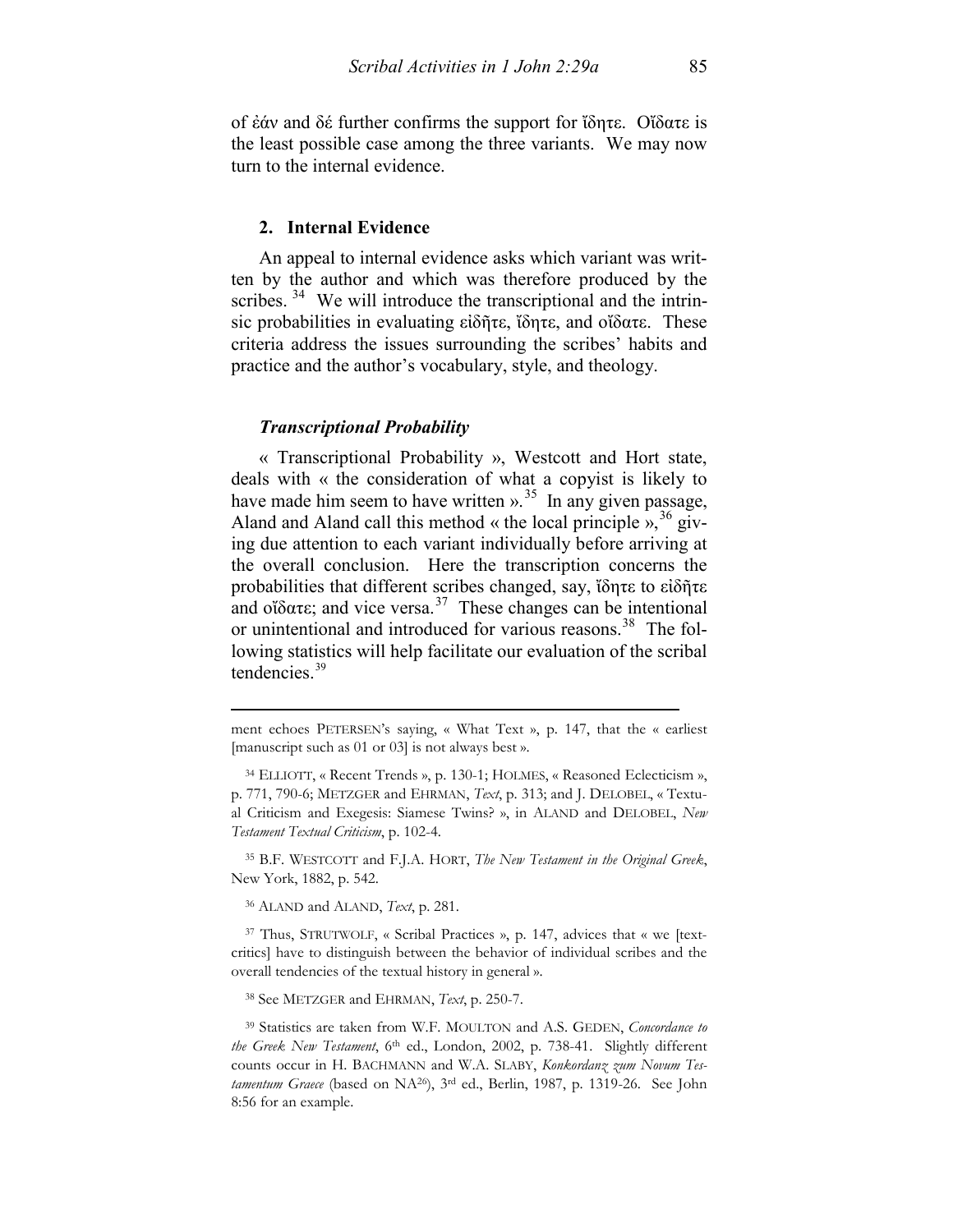|    | $o$ ίδα (324 Different Verbal Forms)                  |    |    |    |     |  |    |   |    |    |    |    |    |
|----|-------------------------------------------------------|----|----|----|-----|--|----|---|----|----|----|----|----|
|    | Catholic Letters<br>Gospels<br>Paul<br>He<br>Re<br>Ac |    |    |    |     |  |    |   |    |    |    |    |    |
| Mt | Mk                                                    | Lk | Jn | 19 | 103 |  | 12 |   |    |    | Ju |    |    |
|    |                                                       |    |    |    |     |  |    | a | Рe | Pe |    | Jn | Jn |
|    | 23                                                    | 26 | 86 |    |     |  |    |   | ◠  |    |    |    |    |

**Table 2a: List of the Verb οἶδα in the NT**

**Table 2b: List of the Verbal Forms of οἶδα in the Johannine Writings**

| Readings            | Gospel                                     | 1 John                | 3 John                 |
|---------------------|--------------------------------------------|-----------------------|------------------------|
| $o1$ δ (perf.       | 63 times (1:26; 3:2, 8, 11; 4:22           | 13 times $(2:11, 20,$ | time<br>$\overline{1}$ |
| ind. act.)          | $[2x]$ , 25, 32, 42; 5:32; 6:42;           | 21 [2x]; 3:2, 5,      | in v.                  |
|                     | 7:15, 27, 28 [3x], 29; 8:14 [2x],          | 14, 15; 5:15          | 12                     |
|                     | 19, 37, 55 [3x]; 9:12, 20, 21              | $[2x]$ , 18, 19, 20), |                        |
|                     | $[2x]$ , 24, 25 $[2x]$ , 29 $[2x]$ , 30, 1 | and οΐδατε dis-       |                        |
|                     | 31; 10:4, 5; 11:22, 24, 49;                | puted in 2:29a        |                        |
|                     | 12:35, 50; 13:7, 17, 18; 14:4              |                       |                        |
|                     | $[2x]$ , 5 $[2x]$ ; 15:15, 21; 16:18,      |                       |                        |
|                     | 30 [2x]; 18:21; 19:10, 35; 20:2,           |                       |                        |
|                     | 13; 21:15, 16, 17, 24)                     |                       |                        |
| $($ plu-<br>ηδει-   | 17 times $(1:31, 33; 2:9 [2x]; 4:10;$      | None                  | None                   |
| ind.<br>perf.       | $5:13$ ; 6:6, 64; 8:19 [2x]; 11:42;        |                       |                        |
| act.)               | 13:11; 14:7; 18:2; 20:9, 14;               |                       |                        |
|                     | 21:4)                                      |                       |                        |
| ειδ-<br>(part.      | 6 times (6:61; 13:1, 3; 18:4; 19:28;       | None                  | None                   |
| perf. act.)         | 21:12)                                     |                       |                        |
| (perf.<br>ειδ-      | None                                       | είδητε disputed in    | None                   |
| subj. act.)         |                                            | 2:29a<br>(and         |                        |
|                     |                                            | 5:13b)                |                        |
| $\delta$ -<br>(aor. | None                                       | ΐδητε disputed in     | None                   |
| subj. act.)         |                                            | 2:29a<br>(and         |                        |
|                     |                                            | 5:13b)                |                        |

In table 2a, οἶδα occurs more often within the Johannine corpus. Among the gospels, John employs οἶδα over three times more than Mark  $(3.74x)$ , Matthew  $(3.44x)$ , Luke  $(3.31x)$ , and Acts (4.53x). Averaged to each Pauline letter, John uses οἶδα more than ten times (10.86x; compared to 28.67x and 7.17x more than Heb and Rev). Within the Catholic Epistles, 1 John registers οἶδα more frequently than James (3.75x), 1 Peter  $(7.5x)$ , 2 Peter  $(5x)$ , Jude  $(7.5x)$ , and 3 John  $(15x)$ .

Table 2b displays five different verbal forms of οἶδα. The perfect indicative active occurs 63x in John, 13x in 1 John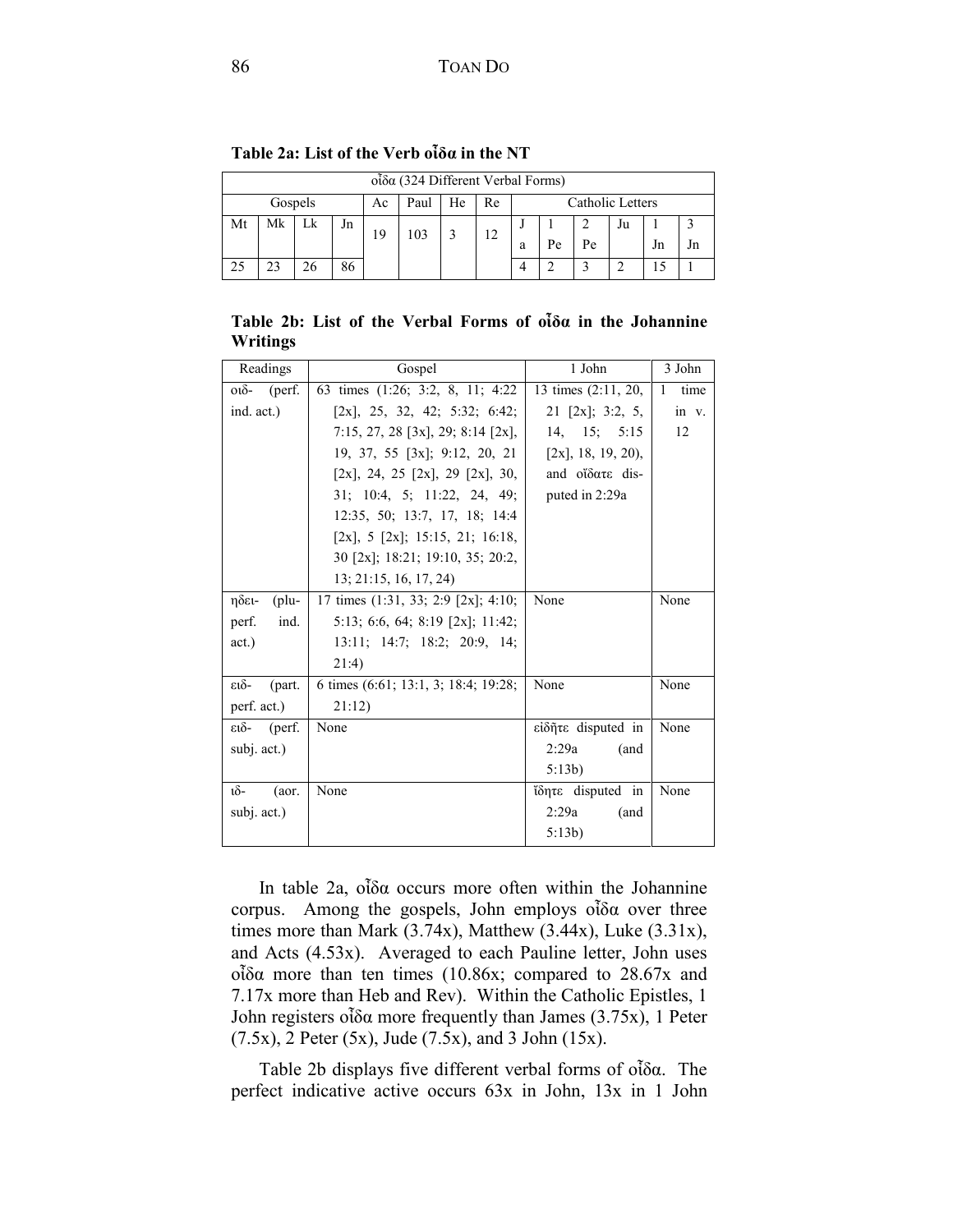(plus v. 29a), and once in 3 John. The pluperfect indicative (17x) and perfect participle (6x) occur in the Gospel, but not in the Epistles. Noticeable is the subjunctive of οἶδα, which appears only twice in 1 John (2:29a; 5:13b). Variants are involved in both incidents, having the same second person plural. $40$ 

Our analysis starts with the assumption that each of the variants was the initial text. We pose one question to each scribe: what motivates them in changing from the initial text to their standing variant?

#### *Transcription from εἰδῆτε or ἴδητε to οἴδατε*

Suppose that either εἰδῆτε or ἴδητε was the initial text, and that οἴδατε was a transcription. Two factors support this supposition. First, οἴδατε may have been transcribed by the scribes of 468 1890 2186 for consistency of person, number, tense, voice, and mood with other οἶδα-occurrences in 1 John. Οἴδατε occurs in 2:21c, 21a, 20 backwardly, and in 3:5, 15 forwardly. Besides οἴδαμεν appears in 3:2, 14; 5:15a, 15b, 18, 19, 20. Second, the scribes may have seen in these places an appeal to harmony of the exact same word. The following diagrams display the transcriptional consistency and harmony of the οἶδ-form within 1 John. For consistency (graph 1), the scribes changed from εἰδῆτε or ἴδητε to οἴδατε in v. 29a (cf. 5:13b); and they wrote οἴδατε in 2:29a for harmony with 3:5a, 15b; 5:15a, 15b (graph 2).



**Graph 1. Error Committed for Consistency of οἴδ-Form within 1 John**

<span id="page-10-0"></span><sup>40</sup> While 2:29a cites three variants (εἰδῆτε, ἴδητε, and οἴδατε), 5:13b sees only two (εἰδῆτε and ἴδητε).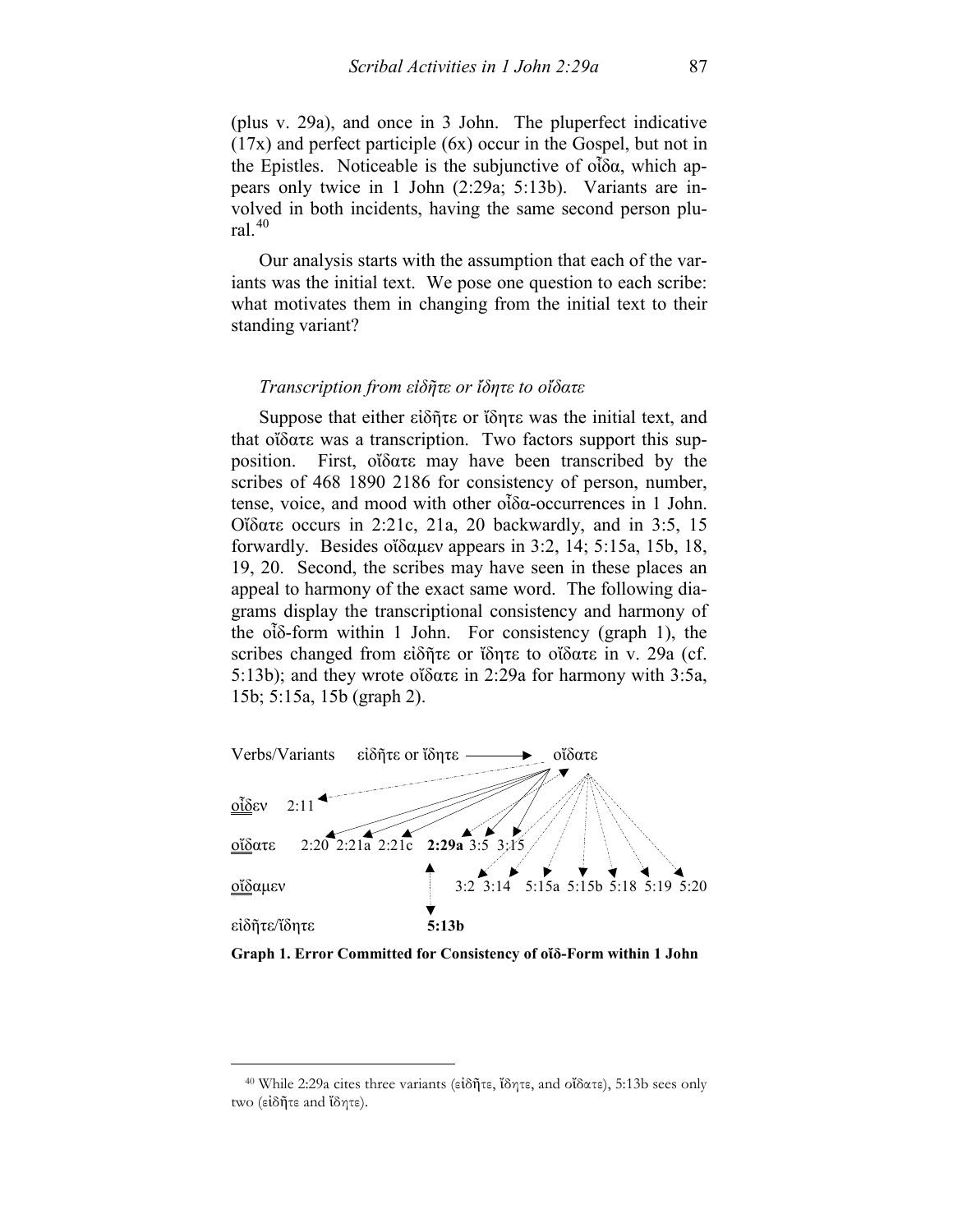

**Graph 2. Error Committed for Harmony of Similar Expressions to ἐὰν οἴδατε ὅτι in 2:29a**

Graphs 1 & 2 show weaknesses in the argument for consistency (οἶδ-form) and harmony of similar expressions to ἐὰν οἴδατε ὅτι 2:29a. The consistency does not speak for the per-fect indicative third person singular οἶδεν in 2:11;<sup>[41](#page-11-0)</sup> it also weakens itself when the variants in 5:13b involve only the subjunctives εἰδῆτε and ἴδητε. Plus, the nearest exact word οἴδατε in v. 29a occurs in 2:21 (162 words before) and 3:5 (90 words after). Such a distance between these occurrences softens the argument for consistency. The harmony between 2:29a and 3:5a, 15b (cf. 5:15a, 15b) may have been erroneously committed because the former text looks identical to the latter. If the scribe of οἴδατε saw in v. 29a two variants (εἰδῆτε and ἴδητε), he wanted to eliminate this dilemma and write οἴδατε. A palaeographical examination further suggests that the scribe seems to have changed from εἰδῆτε or ἴδητε to οἴδατε in v. 29a, in order to avoid the disharmony between εἰδῆτε and ἴδητε.<sup>42</sup> The CBGM demonstrates this transcription (appendix 3), in which both 1890 and 2186 have no further genealogy.<sup>[43](#page-11-2)</sup> Overall, a transcription has probably occurred from εἰδῆτε or ἴδητε to οἴδατε.

This having been said, we next consider the transcription from εἰδῆτε to ἴδητε.

<span id="page-11-0"></span><sup>41</sup> ECM indicates that the other variant of 2:11 is εἶδεν, which is the second aorist indicative active of ὁράω.

<span id="page-11-1"></span><sup>42</sup> According to B.M. METZGER, *A Textual Commentary on the Greek New Testament: A Companion Volume to the United Bible Societies' Greek New Testament [Third Edition]*, 1974, p. xxvi-xxvii, the transcriptional probabilities often depend on the considerations of palaeographical details and the habits of the scribes. See also METZGER and EHRMAN, *Text*, p. 302-3.

<span id="page-11-2"></span><sup>43</sup> The local stemmata show οἴδατε deriving from εἰδῆτε (see appendix 4).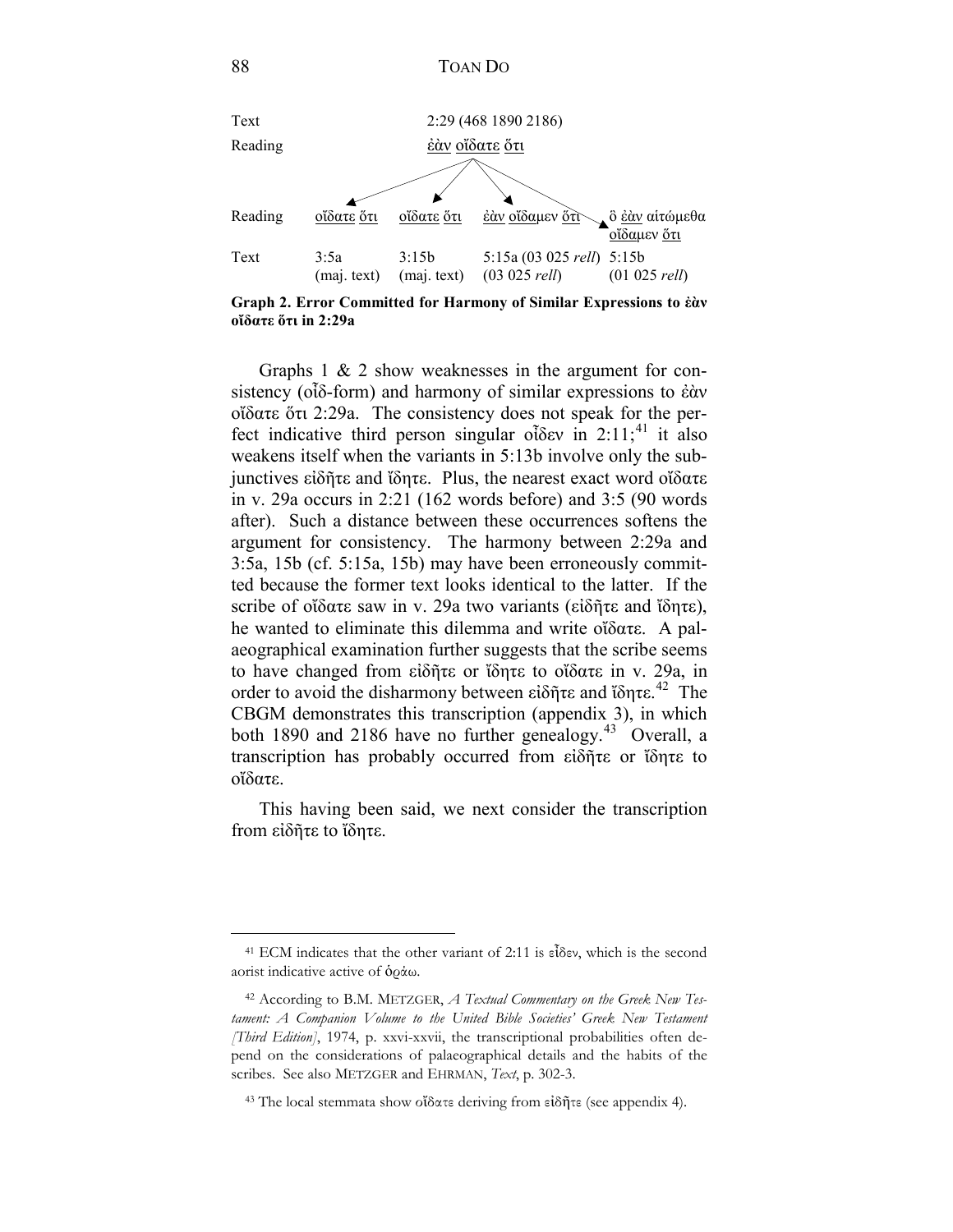# *Transcription from εἰδῆτε to ἴδητε*

Let us again suppose that εἰδῆτε was the initial text, and that ἴδητε was later transcribed. Another look at graph 1 reveals that both εἰδῆτε and ἴδητε are variants in 2:29a and 5:13b. These are the only places in 1 John where  $\partial \delta \alpha$  is employed in the subjunctive mood. Unlike 2:29a, however, the variation in 5:13b involves 15 words (from ἵνα to τοῦ θεοῦ) and 29 variants.<sup>44</sup> An examination illustrates that some manuscripts (e.g., 1127 1838) supporting εἰδῆτε in 2:29a now read ἴδητε in 5:13b; and vice versa (e.g.,  $\overline{02}$  33V 69).<sup>[45](#page-12-1)</sup> With only two subjunctives of οἶδα in 2:29a and 5:13b, it is difficult to make a strong argument: there are not enough examples; some manuscripts conversely support the two readings in the two places. We thus look at neighboring words surrounding v. 29a, namely: the use of ἐάν with δέ and the erroneous transcription εἰ. [46](#page-12-2)

Bachmann and Slaby register 351 occurrences of ἐάν in the NT.[47](#page-12-3) This includes ἐάν, ἐὰν μή, and ἐάνπερ: Matthew (65x); Mark (34x), Luke (30x); John (61x); Acts (11x); Pauline letters (94x); Hebrews (9x); James (7x); 1 Peter (1x); 1 John (22x); 3 John (2x); and Revelation (9x). The Moulton-Geden lists 532 times of εἰ: Matthew (58x); Mark (38x); Luke (55x); John  $(49x)$ ; Acts  $(38x)$ ; Pauline letters  $(224x)$ ; Hebrews  $(16x)$ ; James (11x); 1 Peter (16x); 2 Peter (2x); 1 John (7x); 2 John (1x); and Revelation  $(17x)^{48}$  These statistics reveal that among the Catholic Epistles, 1 John has the highest frequency of ἐάν (per 1,000 words: 10.20x for 1 John compared with 4.00x for James and 0.59x for 1 Peter); but it rarely employs εἰ (per 1,000 words: 3.28x for 1 John compared with 6.3x for James and 9.53 for 1 Peter).[49](#page-12-5) Both εἰ and ἐάν are conjunctive particles, signaling a subordinate clause.<sup>50</sup> Here one may safe-

 $\overline{a}$ 

<sup>48</sup> MOULTON-GEDEN, *Concordance*, p. 262-8.

<span id="page-12-0"></span><sup>44</sup> See ECM 4:1.356-7; and visit http://intf.uni-muenster. de/cbgm2/Coh1\_4.html. Twenty variants show εἰδῆτε while seven read ἴδητε, and two omit both.

<span id="page-12-1"></span><sup>45</sup> In ECM 4:1.356-7, see variants « n » and « p » for 1838 1127 and « d » and « k » for 02 33V 69. Cf. table 1a.

<sup>46</sup> See ECM 4:2.30 for the error (εἰ) in v. 29a.

<span id="page-12-3"></span><span id="page-12-2"></span><sup>47</sup> BACHMANN and SLABY, *Konkordanz*, p. 454-62. But actual count may vary slightly.

<span id="page-12-5"></span><span id="page-12-4"></span><sup>49</sup> Statistics come from R. MORGENTHALER, *Statistik des neutestamentlichen Wortschatzes*, Zürich, 1958, p. 164.

<span id="page-12-6"></span><sup>50</sup> G. ABBOTT-SMITH, *A Manual Greek Lexicon of the New Testament*, 3rd ed., Edinburgh, 1960, p. 125, 130.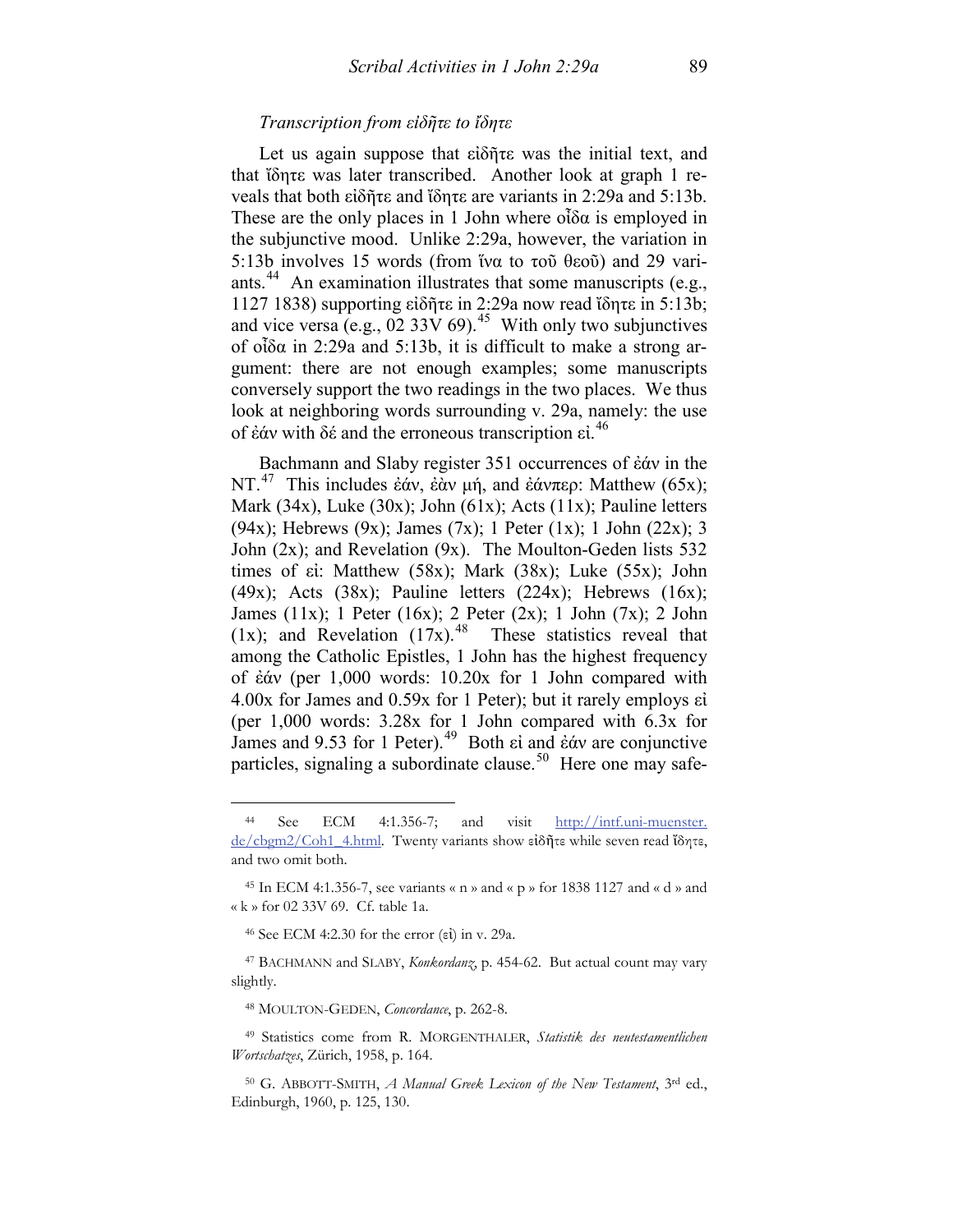ly say that εἰ is a simple error from « interchanges of vowels  $\gamma^{51}$  $\gamma^{51}$  $\gamma^{51}$  since no manuscript attests this reading.

The difference between εἰ and ἐάν however affects the types of the conditional statements. Attic Greek allows six different conditional sentences with mixed uses. $52$  The condition-type of v. 29 is significant here: the protasis consists of ἐάν and a subjunctive (εἰδῆτε/ἴδητε) while the apodosis a pre-sent indicative (γινώσκετε).<sup>[53](#page-13-2)</sup> Verse 29 is considered the present general conditional sentence (type 3). $<sup>54</sup>$  $<sup>54</sup>$  $<sup>54</sup>$ </sup>

The 29 variants in 5:13b suggest that each scribe had his own preference in the word order.<sup>[55](#page-13-4)</sup> The issue of 2:29a however is different. An examination of table 3 reveals that the construction of ἐάν with perfect subjunctive does not occur in the Johannine writings. This rarity suggests that the Johannine authors are not inclined to employing ἐάν with perfect subjunc-tive,<sup>[56](#page-13-5)</sup> making a weak possibility for εἰδῆτε in following ἐάν.

 $\overline{a}$ 

<span id="page-13-1"></span><span id="page-13-0"></span><sup>52</sup> H. HANSEN and G.M. QUINN, *Greek: An Intensive Course*, 2nd rev. ed., New York, 1992, p. 91-98. Compared to 5 types in BDF,  $$371$ . It is helpful to list the formula of each type.

| Type:                 | Protasis:                                         | Apodosis:                          |
|-----------------------|---------------------------------------------------|------------------------------------|
| 1. Future more vivid: | $\dot{\epsilon}$ $\dot{\alpha}$ + subj. (if does) | future ind. (will do)              |
| 2. Future less vivid: | $\epsilon i$ + opt. (if should do)                | opt. + έάν (would do)              |
| 3. Present general:   | $\dot{\epsilon}$ $\dot{\alpha}$ + subj. (if does) | pres. ind. (does)                  |
| 4. Past general:      | $\epsilon i$ + opt. (if did)                      | impf. ind. (did)                   |
| 5. Present            | $\epsilon i$ + impf. ind.                         | impf. ind. $+ \check{\alpha} \nu$  |
| contra-factual        | (were doing)                                      | (would be doing)                   |
| 6. Past               | $\epsilon i$ + aorist ind.                        | aorist ind. $+ \tilde{\alpha} \nu$ |
| contra-factual        | (if had done)                                     | (would have done)                  |

<span id="page-13-2"></span><sup>53</sup> Note that none of the εἰ-uses in 1 John (2:19, 22; 3:13; 4:1, 11; 5:5, 9) is employed with subjunctive or optative. Thus, the possibility of a mixed conditional sentence in 1 John is very unlikely.

<span id="page-13-3"></span><sup>54</sup> J.H. MOULTON, *A Grammar of New Testament Greek*, vol. 1, *Prolegomena*, 2nd ed., Edinburgh, 1906, p. 240, is partly correct that the optative had disappeared at the dawn of the κοινή. J. KNÜNZ, *De enuntiatis Graecorum finalibus*, Innsbruck, 1913, p. 15–17, argues that the optative in the secondary sequence in classical and Attic Greek has lost its usage in the NT. Optative cases survive in the NT, however. A.T. ROBERTSON, *A Grammar of the Greek New Testament in the Light of Historical Research*, Nashville, 1934, p. 326, notes, « [t]here are only sixtyseven examples of the optative in the N.T. Luke has twenty-eight and Paul thirty-one (not including Eph. 1:17), whereas John, Matthew and James do not use it at all ». Cf. R. KÜHNER and B. GERTH, *Ausführliche Grammatik der griechischen Sprache:Satzlehre*, Hannover, 1898, p. 225-8.

<sup>55</sup> Ἐάν does not occur in 5:13b.

<span id="page-13-5"></span><span id="page-13-4"></span><sup>56</sup> I use « authors » in plural because current Johannine scholarship has become increasingly uneasy with the view of common authorship. See T. DO,

<sup>51</sup> ECM 4:2.25, 30.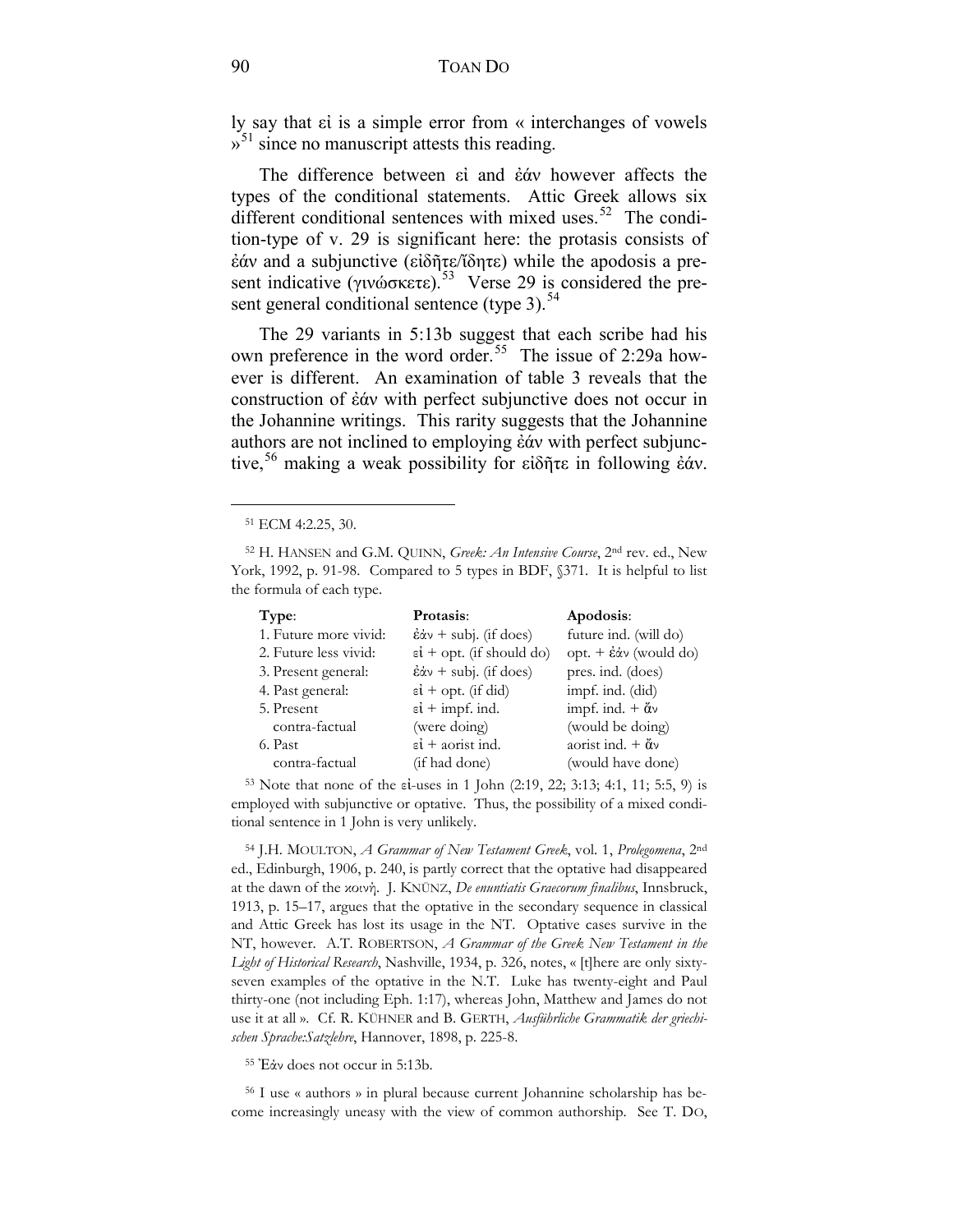By frequency per 1,000 words, we notice 2.14x for a perfect subjunctive compared to 21.37x for the present subjunctive and 23.51x for the aorist subjunctive. Consequently, a transcription from εἰδῆτε to ἴδητε in 2:29a is rather wanting.

**Table 3: List of ἐάν with subjunctive in the Johannine Writings**

| Type              | $\dot{\epsilon}\acute{\alpha}v$ + Subjunctive |                                |          |  |  |  |
|-------------------|-----------------------------------------------|--------------------------------|----------|--|--|--|
| Text <sup>-</sup> | Present                                       | Aorist                         | Perfect  |  |  |  |
| John              | $3:2$ , $27:5:19$ , $31:6:62$ ,               | 3:3, 5, 12; 4:48; 5:43; 6:44,  | None     |  |  |  |
|                   | 65; 7:17, 37; 9:31; 11:9,                     | 51, 53; 7:51; 8:16, 24, 31,    |          |  |  |  |
|                   | 10; $12:26$ [2x]; 13:17,                      | 36, 51, 52, 54; 9:22; 10:9;    |          |  |  |  |
|                   | $35: 14:15$ , $23: 15:4$ $[2x]$ ,             | 11:40, 48, 57; 12:24 $[2x]$ ,  |          |  |  |  |
|                   | 6, 7b, 14; 21:22, 23, 25                      | $32, 47$ [2x]; 13:8; 14:3, 14; |          |  |  |  |
|                   |                                               | 15:7a, 10; 16:7 [2x]; 19:12;   |          |  |  |  |
|                   |                                               | 20:25                          |          |  |  |  |
| 1 John            | 1:7, 9: 2:3, 15: 3:20, 21,                    | 1:6, 8, 10; 2:1, 24, 28,       | None,    |  |  |  |
|                   | $22; 4:12; 5:14, 15b^{57}$                    | 29a(?); 3:2; 4:15, 20; 5:16    | except   |  |  |  |
|                   |                                               |                                | 2:29a(?) |  |  |  |
| 2 John            | None                                          | None                           | None     |  |  |  |
| 3 John            | None                                          | 5, 10                          | None     |  |  |  |

Returning to table 1a, we notice that 1292 supports εἰδῆτε. While 1292 and some Coptic versions  $(K: S<sup>mss</sup>)$  attest to  $\delta \dot{\epsilon}$ ,<sup>[58](#page-14-1)</sup> the Coptic do not support εἰδῆτε. One may safely say that this reading is weak and probably a transcriptional augment. The CBGM verifies this observation (appendix 1), in which 1292 has no further genealogy.

The following diagrams exhibit some scribal activities and habits.

*Re-thinking the Death of Jesus: An Exegetical and Theological Study of Hilasmos and Agapē in 1 John 2:1-2; 4:7-10* (CBET 73), Leuven, 2014, p. 12-26; von WAHLDE, *Gospel and Letters of John*, p. 6-7, 49-55; J. ZUMSTEIN, *L'Évangile selon Saint Jean (1-12)*, (CNT 4), Genève, 2014, p. 37-40. Cf. J. PAINTER, *1, 2, and 3 John* (SaPa 18), Collegeville, 2002, p. 18-24.

<span id="page-14-0"></span><sup>57</sup> Except 5:15a where ἐάν is coupled with οἴδαμεν (a perfect indicative active).

<span id="page-14-1"></span><sup>58</sup> See ECM 4:1.298-9; and the discussion of this postpositive conjunction δέ in DO, « Μόνον or μονῶν? », p. 615-6, 619-23.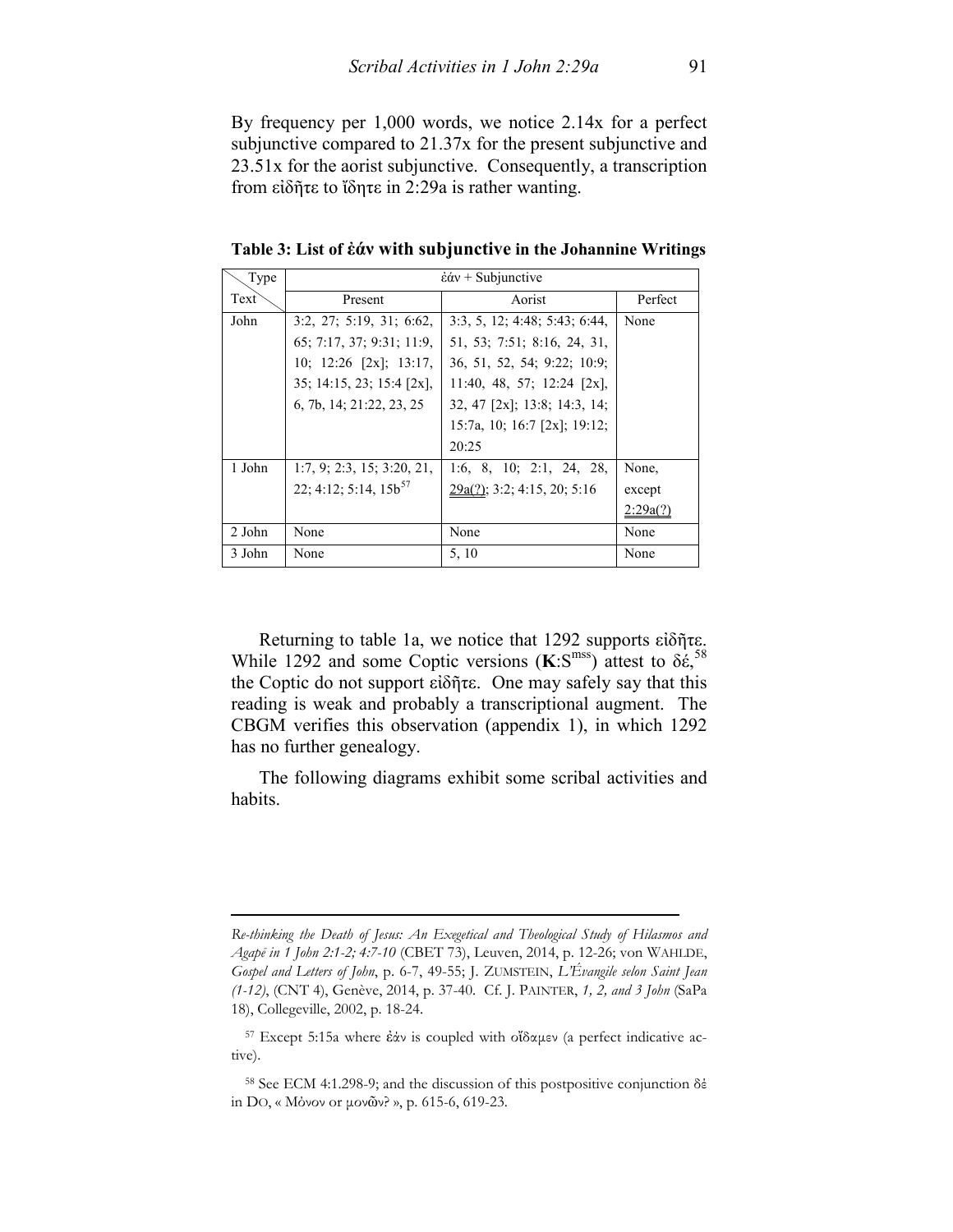

**Graph 3: Itacism by One Letter – Adding or Dropping** *epsilon* **(E)**



**Graph 4: Dilemma between** εἰδῆτε **and** ἴδητε**, resulting in a New Variant (οἴδατε)**



**Word ἐάν**

 $\overline{a}$ 



**Graph 6: Transcriptional Error by Adding One Entire Word δέ**

These graphs demonstrate various transcriptional errors by the scribes of their respective manuscripts. Since « all the vowels are isochronous  $v<sub>1</sub>$ <sup>[59](#page-15-0)</sup> the errors may reflect dilemmas between vowels (e.g., graph 3). « In some cases the scribe wanted to eliminate a 'lectio difficilior'. . . . He may have corrected an apparent *inconsistency* in the text ». [60](#page-15-1)

<span id="page-15-0"></span><sup>59</sup> C.C. CARAGOUNIS, *The Development of Greek and the New Testament: Morphology, Syntax, Phonology, and Textual Transmission*, Grand Rapids, 2006, p. 24.

<span id="page-15-1"></span><sup>60</sup> DELOBEL, « Textual Criticism », p. 108. He continues observing, « Whenever an explanation of a particular reading on the level of transcriptional probability presupposes a deliberate change by the scribe, there is a great deal of hypothetical construction involved, because the textual critic has to imagine what the scribe's intention might have been. However . . . these deliberate changes by scribes are to be distinguished from passages that they 'corrected' by guess-work », p. 111.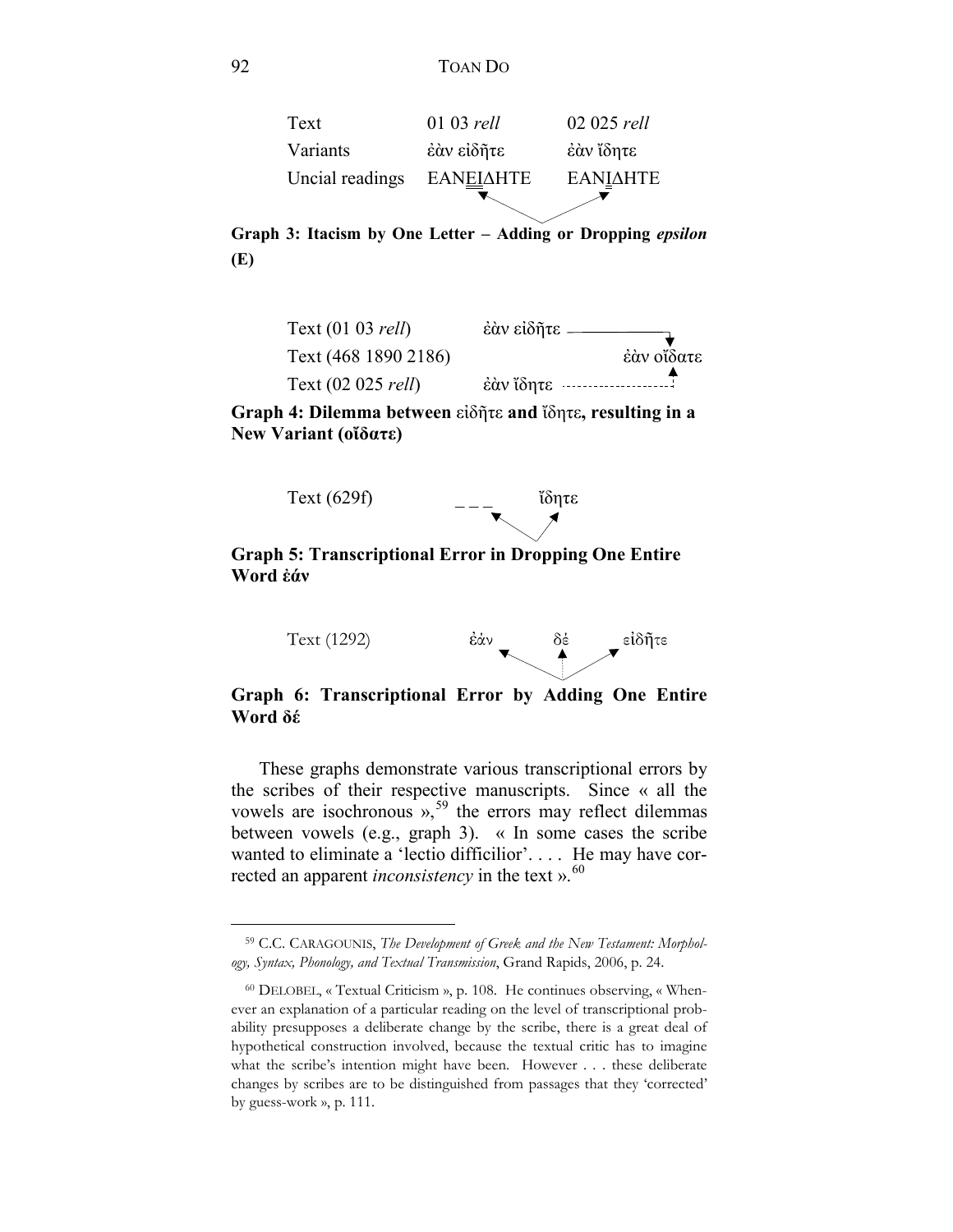Let us examine each graph by supposing that ἴδητε is the initial reading. Graph 3 implies that the scribe of εἰδῆτε committed an error by adding an *epsilon*. If the scribe of 01 03 04 copied from a third-century  $\mathfrak{P}^{\mathcal{S}}$  (see table 1b), which cannot be related unequivocally, then he would have to make a decision regarding the *epsilon* in εἰδῆτε. Not only may the visibility between « Ε » and « EI » preceding  $-\Delta HTE$  in the uncials be unclear, but the hearing could be phonetically confusing at best or easily faulty at worst. The scribal activity in graph 3 is best described as a result of an error, which « reflect[s] an unintentional change due to isochronism or itacism (simple error) ». [61](#page-16-0)  This is true of the interchanges of vowels, the single writing of a double consonant, or the doubling of a single consonant (αι-ε, ε-η, ει-η-υ-ι-οι, and ο-ω). The case in mind lies in the error between ἐάν and εἰ, namely: the latter is a result of faulty hearing.<sup>62</sup> Quite often, « [p]honetic confusions resulted in orthographic uncertainty  $\frac{1}{2}$ .<sup>[63](#page-16-2)</sup> Such a confusion may have resulted in the scribe adding the *epsilon* into the text, thus supporting εἰδῆτε (i.e., 01 03 *rell*).

Graph 4 exhibits two options. For one, the scribe of 468 probably saw both εἰδῆτε and ἴδητε, so he decided to write οἴδατε (cf. graphs 1 and 2). For another, the CBGM and local stemmata (appendices 3-4) suggest that the same scribe seems to have copied from the manuscripts supporting εἰδῆτε. [64](#page-16-3) He may have seen a similar case in 5:15a, where ἐάν is coupled with οἴδαμεν, so he changed the initial text to οἴδατε in v. 29a.

Regarding graph 5 (cf. table 1c), a « defective form represents a reading which cannot be reconstructed with confidence ». [65](#page-16-4) The scribe of 629, which supports ἴδητε, decided to drop ἐάν. He may have experienced an itacism in hearing – an assimilation of  $\underline{\dot{\epsilon}} + \underline{\dot{\alpha}}y$  (a two-syllable word) and  $\underline{\dot{\gamma}} + \delta \eta \tau \epsilon$ , resulting in an elimination of the entire ἐάν. The CBGM displays this fallacy (appendix 2) where 629 has no further genealogy.

Graph 6 (cf. table 1c) displays a reversion from graph 5. Here the scribe of 1292 added δέ. In copying, he seems to have succumbed to the phonetic confusion from interchanges

<span id="page-16-0"></span><sup>&</sup>lt;sup>61</sup> ECM for 1 John (2003 – 1<sup>st</sup> edition), 28<sup>\*</sup>.

<sup>62</sup> ECM 4:2.25, 30.

 $63$  ECM for 1 John (2003 – 1<sup>st</sup> edition), 28<sup>\*</sup>, n. 3.

<span id="page-16-4"></span><span id="page-16-3"></span><span id="page-16-2"></span><span id="page-16-1"></span><sup>64</sup> Thus, the dashes (instead of straight-line) are shown for ἴδητε to οἴδατε in graph 4.

<sup>65</sup> ECM 4:2.3.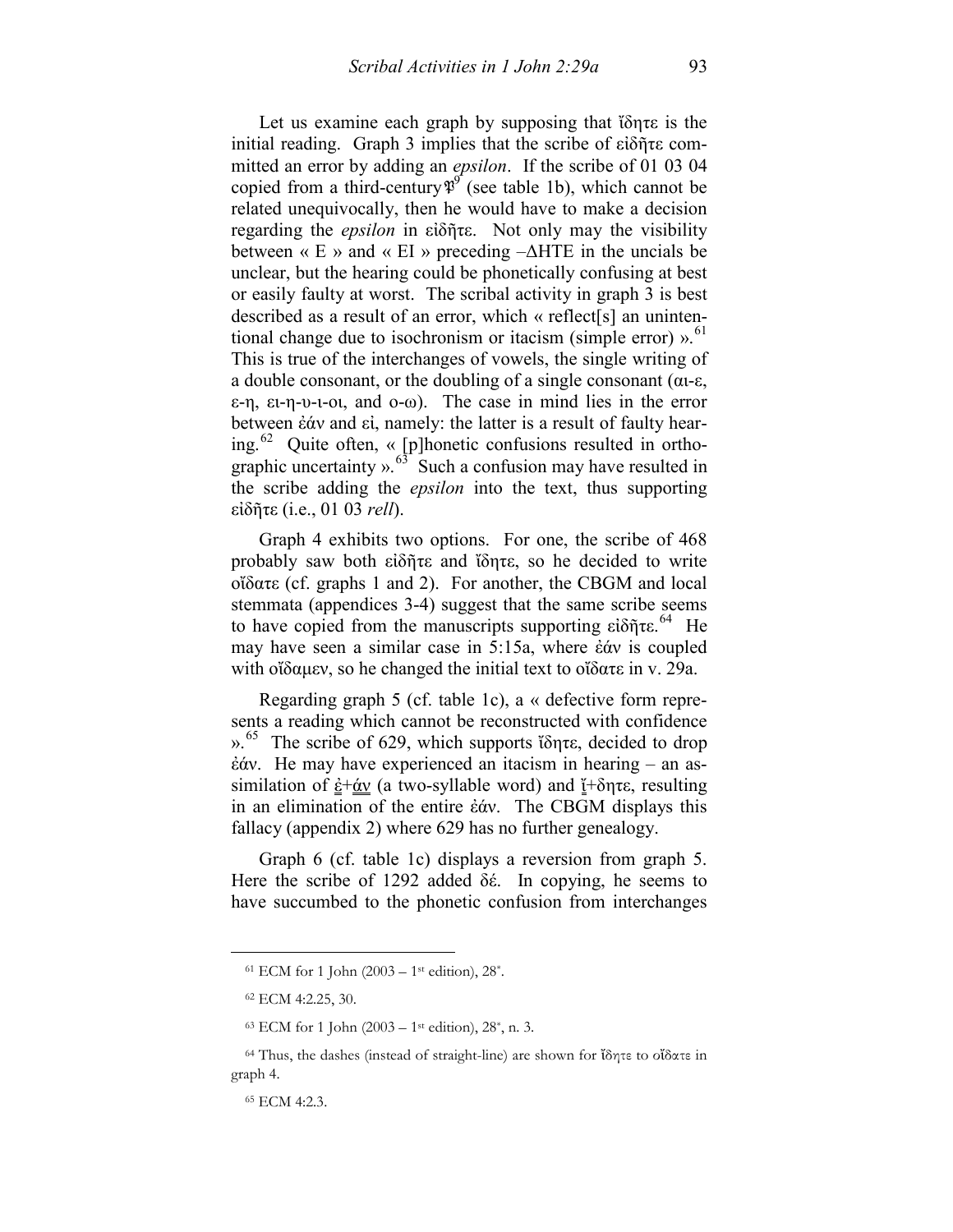of vowels (itacism) and inserted δέ. By so doing, he would not experience what the scribe of 629 did.<sup>[66](#page-17-0)</sup>

The evidence hitherto suggests that the probability for εἰδῆτε to be the initial text becomes increasingly difficult. The lack of the ἐάν + perfect subjunctive construction across the Johannine writings enhances support for ἴδητε in v. 29a.

Having said this, we now consider the transcription from ἴδητε to εἰδῆτε.

#### *Transcription from ἴδητε to εἰδῆτε*

If the scribe (01 03 *rell*) changed ἴδητε to εἰδῆτε then to οΐδατε (see table 1a), he seems to have done so intentionally.<sup>67</sup> Here the syntactical issues surrounding ἴδητε play an essential role. Because v. 29a is a protasis of a present general conditional sentence, elements such as ἐάν and a verb in the subjunctive mood are crucial. They govern a « specific » type of con-ditional sentences;<sup>[68](#page-17-2)</sup> they nuance the aspects of the *Aktion*-sarten of the subjunctive mood;<sup>[69](#page-17-3)</sup> and they determine whether or not the action is probable or potential.[70](#page-17-4) Ἐάν is vital in the clause, for it can change the structure of v. 29. Thus, if 629 were correct in omitting ἐάν, then v. 29 would no longer be a conditional sentence, but a hortatory or deliberative subjunctive

<span id="page-17-0"></span><sup>66</sup> The CBGM displays this error (appendix 1) where 1292 has no further genealogy.

<span id="page-17-1"></span><sup>67</sup> Or « unintentionally ». According to D. TROBISCH, *The First Edition of the New Testament*, Oxford, 2000, p. 8-9, difficulty is inherent in establishing any « final edition » of the NT, because « the evidence provided by the extant manuscripts indicates that the history of the New Testament is the history of an edition. . . . The term *final redaction* [or final edition used with regard to anthology] . . . designates editorial elements that serve to combine individual writings into a larger literary unit and are not original components of the collected traditional material ». Similarly MINK, « Contamination », p. 204, notes, « [p]hilological plausibility is the criterion in instances in which the question of the origin of a variant is definitely left open ».

<sup>68</sup> HANSEN and QUINN, *Greek*, p. 91-98.

<span id="page-17-3"></span><span id="page-17-2"></span><sup>&</sup>lt;sup>69</sup> Different models of the Greek verbal aspects have been charted by C.R. CAMPBELL, *Verbal Aspect, the Indicative Mood, and Narrative: Soundings in the Greek of the New Testament* (SBG 13), New York, 2008, p. 244-5; J.H. MOULTON, *A Grammar of New Testament Greek*, vol. 3, *Syntax*, by N. TURNER, Edinburgh, 1963, p. 95-117; D.B. WALLACE, *Greek Grammar Beyond the Basics: An Exegetical Syntax of the New Testament with Scripture, Subject, and Greek Word Indexes*, Grand Rapids, 1996, p. 472-4; 614-5.

<span id="page-17-4"></span><sup>70</sup> BDAG, s.v., ἐάν; and BDF, §31.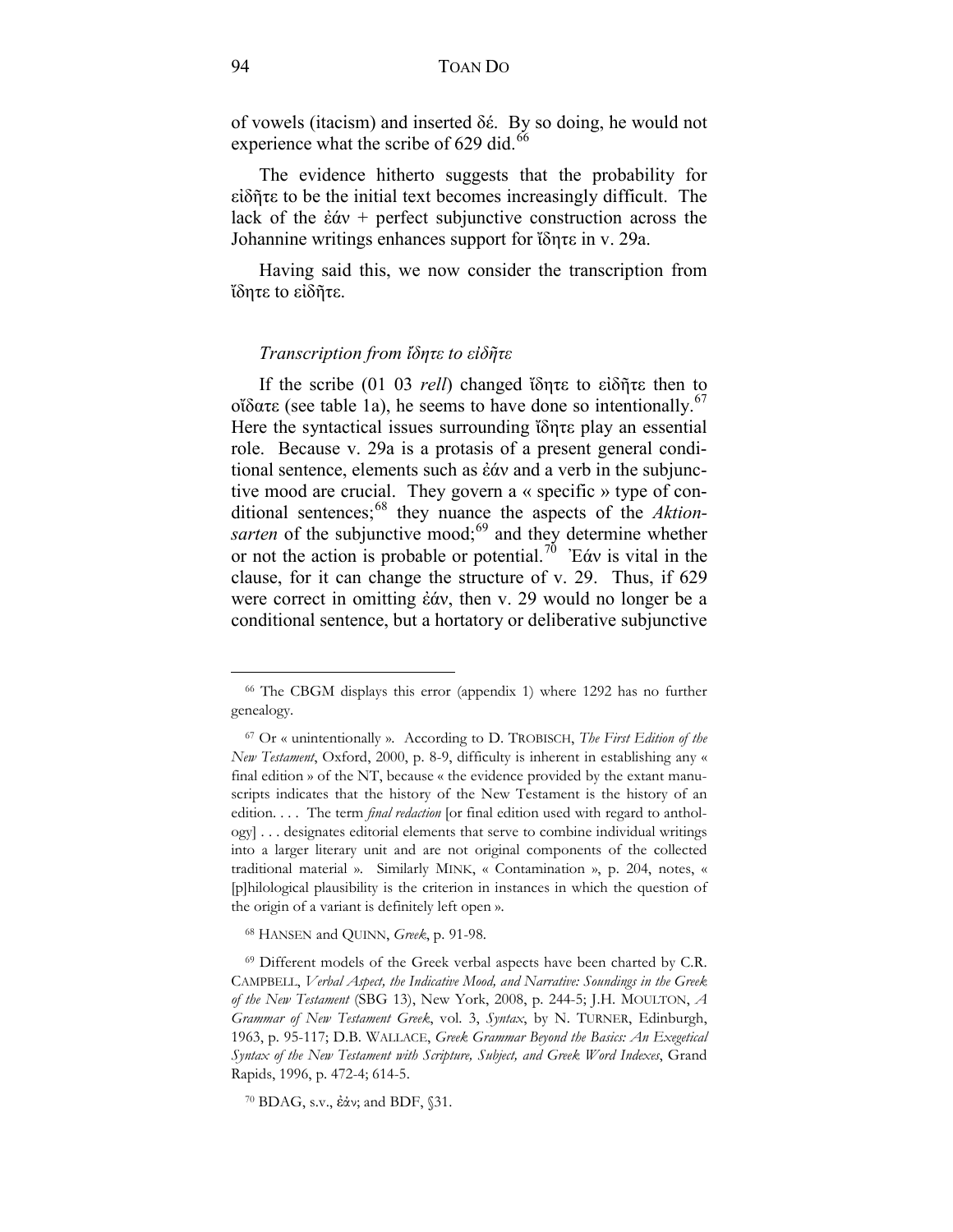introduced by ἴδητε, equivalently: « Let you know that . . . » or « Are you [supposed] to know that  $\cdot$  . .? »<sup>[71](#page-18-0)</sup>

It has been argued that the presence of δέ can make a dif-ference syntactically.<sup>[72](#page-18-1)</sup> In v. 28 the author asks the Johannine members (τεκνία) to abide (μένετε) in Jesus, so that they would not be in shame at his coming. In this context, the transitory, explanatory, or adversative overtone of δέ in v. 29a also affects the meaning of this conditional sentence (see graph 6).<sup>[73](#page-18-2)</sup>

The issue here lies in the *status quo* of ἐάν and/or δέ in the context of vv. 28-29. The fact that all the first-grade codices (01 02 03 *rell*) read ἐάν without δέ (see table 1a and graph 3) suggests that the scribe intentionally dropped ἐάν in 629 (see graph 5), but added δέ in 1292 (see graph 6). In so doing, he seems to have eased out a *lectio difficilior* caused by orthographic confusion between ἴδητε and εἰδῆτε. Such an alteration, in the scribe's mind, does not change the nature of the subjunctive (ἴδητε or εἰδῆτε) in v. 29a.

This observation finds support in some scribes' transcriptional activities. Ἐάν occurs 22 times in 1 John (see table 3). On two occasions, the scribe of 629 seems to have altered ἐάν deliberately to ὅταν in 2:28 and to ἄν in 4:15. In the first alteration, he changed it against 01 02 03 *rell*. In the second, he did so against 03 614 1241 1243 2412 – all of which support ἴδητε. [74](#page-18-3) In addition, δέ occurs 9 times in 1 John (1:3, 7; 2:2, 11, 17; 3:12; 4:18; 5:5, 20).<sup>75</sup> On two occasions, the scribe of 1292 omitted δέ against 01 02 03 *rell* (cf. 1:3; 5:20); on other occasions he cited δέ, following 01 02 03 *rell* (cf. 1:7; 2:11; 4:18), but against 02 044 048 *rell* (cf. 5:5).<sup>76</sup> These transcriptional activities seem to have been committed intentionally, thus resulting in different errors in v. 29a.

In short, the transcriptional probabilities suggest that εἰδῆτε is not a reliable reading. The syntactic structure of  $\dot{\epsilon} \dot{\alpha} v + (pre$ sent / aorist) subjunctive across the Johannine writings makes

<span id="page-18-0"></span><sup>71</sup> Here I am stressing the nuances of the subjunctive. For uses of hortatory and deliberative subjunctives as complete sentences, see HANSEN and QUINN, *Greek*, p. 145-6, 311-3.

<span id="page-18-2"></span><span id="page-18-1"></span><sup>72</sup> DO, « Μόνον or μονῶν », p. 618. Cf. BDF, §475; and TURNER, *Syntax*, p. 331-3.

<sup>73</sup> ABBOTT-SMITH, *Manual*, p. 98-99; cf. the « Intrinsic Probability » below.

<span id="page-18-3"></span><sup>74</sup> Cf. ECM 4:1.298, 336.

<sup>75</sup> See table 5 in DO, « Μόνον or μονῶν », p. 620.

<span id="page-18-5"></span><span id="page-18-4"></span><sup>76</sup> Cf. ECM 4:1.266, 269, 281, 341, 347, 364.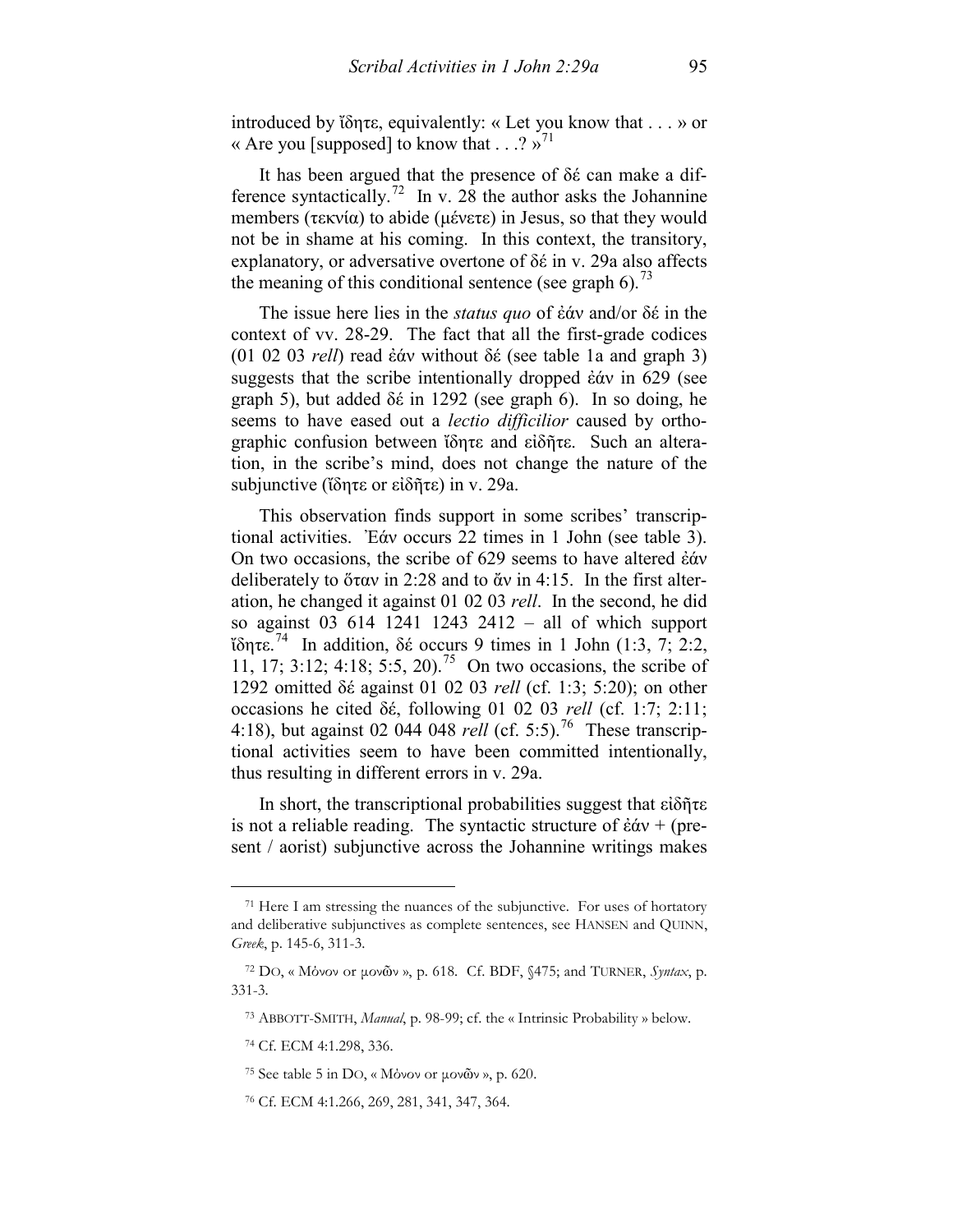most likely that ἴδητε was the actual reading. The attestation of εἰδῆτε in some manuscripts appears to be a deliberate transcription resulting from the scribe's phonetic or orthographic confusion. We next consider the intrinsic probability.

#### *Intrinsic Probability*

Intrinsic probability argues for the text actually written by the author. In presuming that v. 29a is a textual unit within 1 John,<sup>[77](#page-19-0)</sup> we will discuss the theological issues surrounding έάν with οἴδατε, εἰδῆτε, and ἴδητε by testing the possible translations. Keep in mind the aspects.

| Conditional<br>Readings        | Possible Translation <sup>78</sup> | Aktionsarten or Aspects<br>of (non-factual) Time of<br>the Subjunctive |
|--------------------------------|------------------------------------|------------------------------------------------------------------------|
| őτι<br>οΐδατε<br>έάν<br>$r1$ : | (a) If you know that he is         | Complete / resultative                                                 |
| δίκαιός έστιν γινώσκετε        | righteous, you realize             | perfect                                                                |
| őτι<br>είδητε<br>έάν<br>$r2$ : | (b) If you know that he is         | resultative<br>Complete                                                |
| δίκαιός έστιν γινώσκετε        | righteous, you realize             | perfect                                                                |
| τ3: έάν ίδητε ότι δίκαιός      | (c) If you perceive that he        | Undetermined / punctiliar                                              |
| έστιν γινώσκετε                | is righteous, you realize          |                                                                        |

**Table 4: Possible Translations of ἐάν with οἰδέναι**

The main verb γινώσκετε in this conditional statement belongs to the primary sequence of time. The theological nuances of all three translations (a), (b), and (c) in table 4 vary according to the *Aktionsarten* or aspects of the verb in the ἐάνclause.

#### *Reading Using ἐάν with οἴδατε*

 $\overline{a}$ 

Ἐάν occurs only twice with the perfect indicative οἶδ-stem  $(2:29a; 5:15a; cf. table 3 and graphs 1+2)$ . Let us compare 2:29 with 5:15. ECM 4:1 lists (15a) καὶ ἐὰν οἴδαμεν ὅτι ἀκούει ἡμῶν (15b) ὃ ἐὰν αἰτώμεθα, (15c) οἴδαμεν ὅτι ἔχομεν

<span id="page-19-0"></span><sup>77</sup> Against R. BULTMANN, *Die drei Johannesbriefe* (KrExKNT 14), 7th ed., Göttingen, 1967, p. 48-58, who assigns v. 29abc to an ecclesiastical editor and 29d to the author.

<span id="page-19-1"></span><sup>78</sup> Because οἰδέναι is a special verb, I render the translation as follows: οἴδατε and εἰδῆτε are present semantically but perfect morphologically (thus « know »), while ἴδητε is aorist from ὁράω (thus « perceive » or « see »).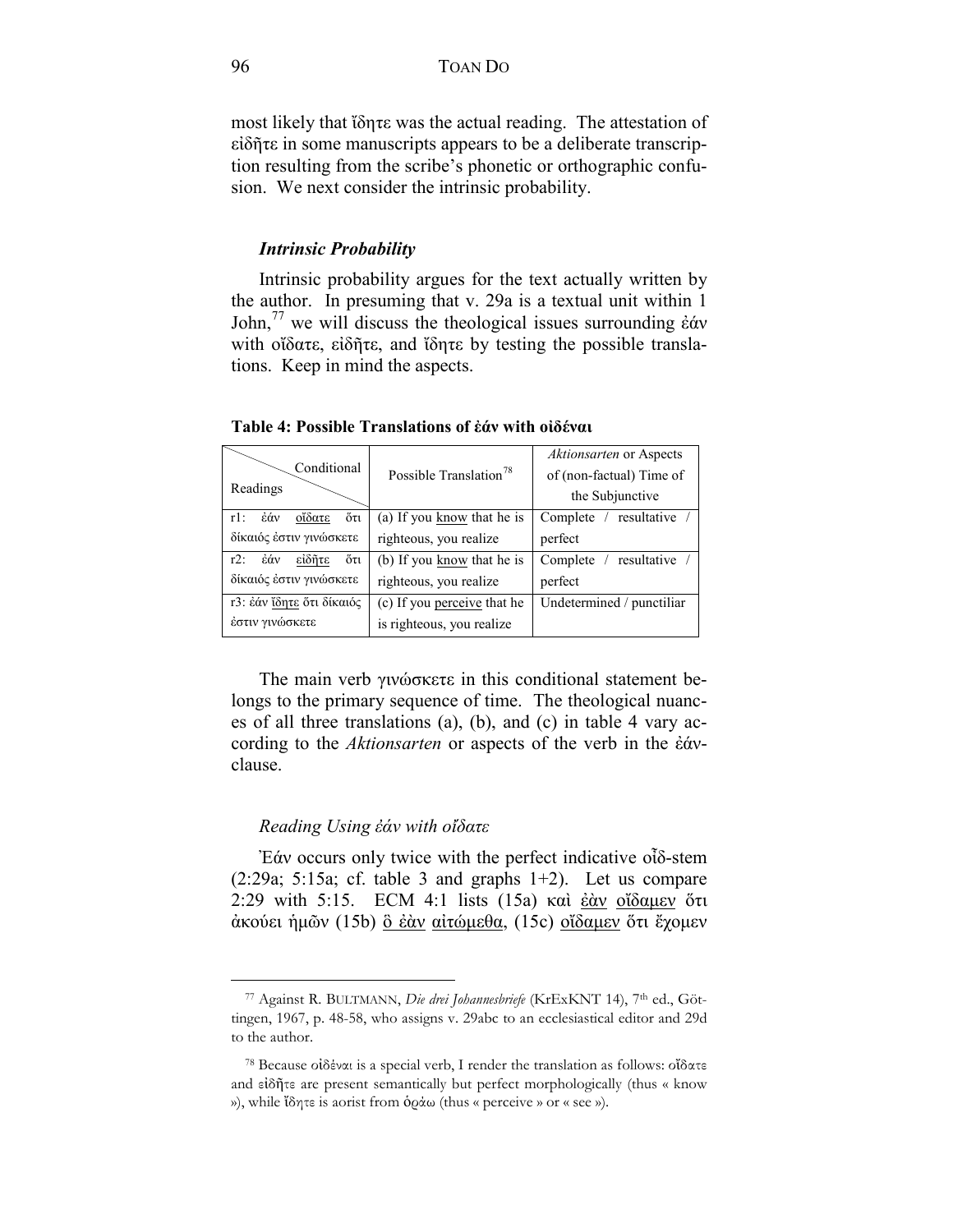τὰ αἰτήματα ἃ ἠτήκαμεν ἀπ᾽ αὐτου.<sup>[79](#page-20-0)</sup> In 15a, the critical apparatus notes that 03 025 *rell* attest to οἴδατε while 01 02 *rell* could not be cited as witnesses. $80$  This implies that the scribe of 02, which supports ἴδητε in 2:29a, is uncertain about the author's intention in 5:15a. Looking over to 5:15b, we detect some unusual grammar. $81$  The usual conditional statement with relative protasis consists of  $\ddot{\text{o}}\zeta$ ,  $\ddot{\text{n}}$ , or  $\ddot{\text{o}} + \ddot{\text{a}}\text{v} +$  subjunctive in the protasis and the verb in present indicative in the apodosis. The English equivalent for this type is « whoever does, does ».<sup>[82](#page-20-3)</sup> This grammatical error of ἐάν in 15b seems to have caused the scribe of 02 (03 0142 33 *rell*) to change it to ἄν. [83](#page-20-4)  Moreover, the particle ἄν occurs 3 other times in 1 John (2:5, 19; 3:17) – in which ἄν is coupled with ὅς followed by the pre-sent subjunctive (τηρῆ in 2:5; and ἔχῃ in 3:17);<sup>[84](#page-20-5)</sup> most importantly, however, there are very little, if not at all, textual problems involved. Consequently, one may say that the author is more consistent grammatically in 5:15 than some scribes (e.g., 01 03) who recorded the text.

With regard to ἐάν οἴδατε in 2:29a, however, it is vital to distinguish this second plural from the first plural in 5:15a (οἴδαμεν). In graph 1, οἴδατε occurs 6 times in 1 John. Outside of v. 29a, the author does not employ οἴδατε following ἐάν. When the perfect indicative is used in this present general conditional sentence, the aspect in reading 1 cannot be rendered smoothly without some qualification. Usually ἐάν is not used with an indicative.<sup>85</sup> This rarity makes οἴδατε less likely to be written by the author.

<span id="page-20-0"></span> $\overline{a}$ 

<span id="page-20-4"></span><span id="page-20-3"></span><sup>83</sup> Ἄν should not be confused as a contraction of ἐάν. Thus, E. MAYSER, *Grammatik der griechischen Papyri aus der Ptolemäerzeit*, vol. 1, *Laut*- *und Wortlehre*, Berlin, 1923, p. 152, notes: « Die regelmäßige Form der Papyri ist ἐάν. Literarische Texte haben nicht selten das durch Kontraktion entstandene ».

<span id="page-20-5"></span><sup>84</sup> The construction of 2:19 can be categorized as a mixed condition: type 5 in the protasis, but type 6 in the apodosis. The author nonetheless uses ἄν correctly.

<span id="page-20-6"></span><sup>85</sup> This is why 5:15a sees severe textual problems. Against this grammar, DBF,  $§$ 372.1, notes, « [s] poradically έάν appears for εἰ (= έπει) with such casual pres. (perf.) indicatives. . . . 1 Jn 5:15 ἐὰν οἴδαμεν (Sc ἴδωμεν is not good; in a similar sense 2:29 ἐὰν εἰδῆτε 'just as, as soon as . . ., you also know,' where the transition to the other, here less appropriate, ἐάν-construction is complete) ».

<sup>79</sup> 5:15c is not included, because it is not an ἐὰν-clause.

<sup>80</sup> ECM 4:1.358-9.

<span id="page-20-2"></span><span id="page-20-1"></span><sup>81</sup> See B.F. WESTCOTT, *The Epistles of St John: The Greek Text with Notes*, London, 1966, p. 190.

<sup>82</sup> See HANSEN and QUINN, *Greek*, p. 176-8.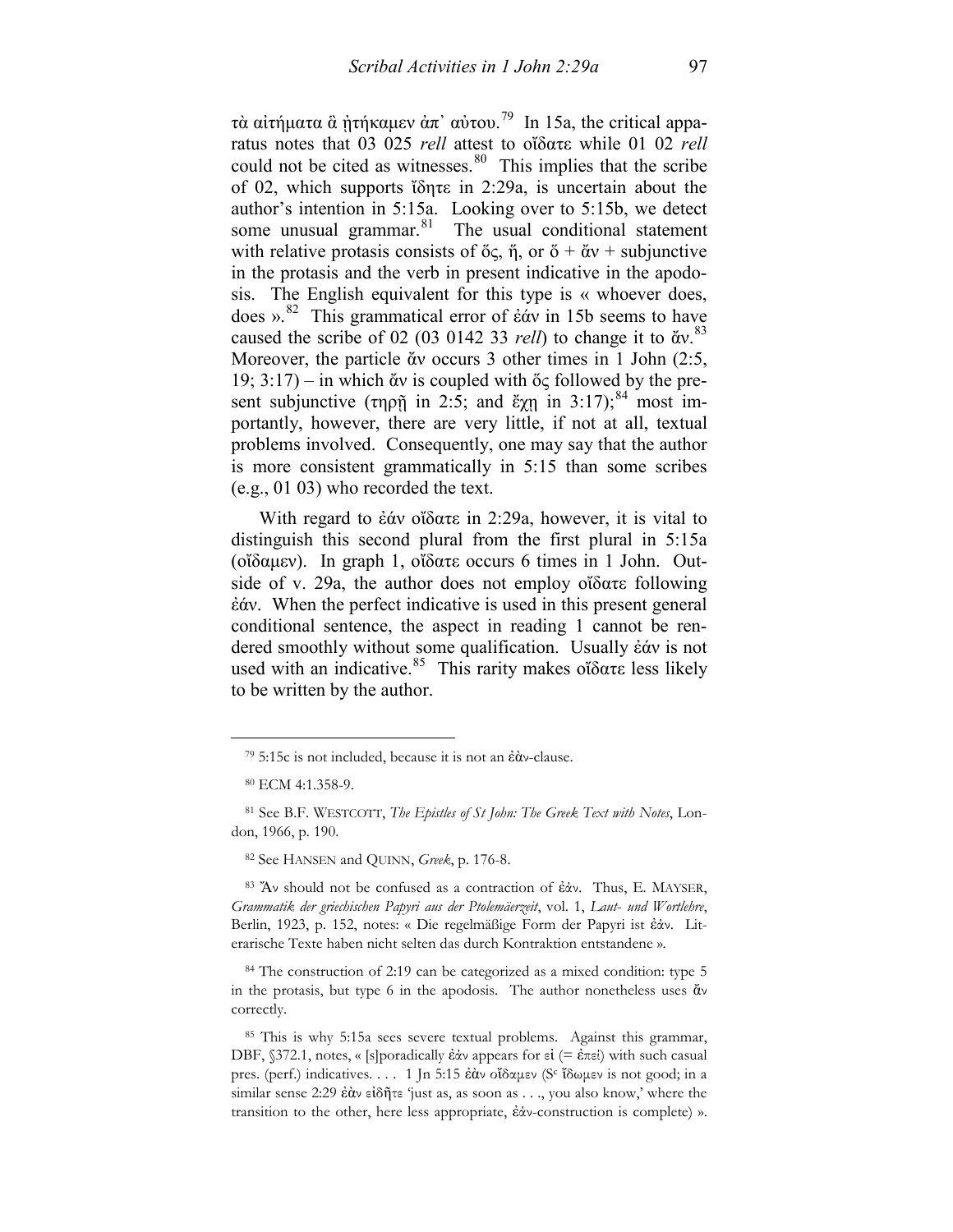# *Reading Using ἐάν with εἰδῆτε*

Grammatically, the employment of εἰδῆτε as a perfect subjunctive is possible in a present general conditional sentence (type 3). But table 3 suggests that the author is not inclined to constructing ἐάν with a perfect subjunctive. The (b) translation of reading 2 with εἰδῆτε would require some grammatical explanation. The interpretive issue is how one renders the translation based on the completed aspect of εἰδῆτε in this protasis.<sup>86</sup> The perfect aspect of the protasis does not seem to fit the theological interpretation of the present indicative in the apodosis.<sup>87</sup> One may argue that οἶδα (« the perf[ect] of the stem είδ- [Lat. video], but used as a pres[ent]  $\frac{1}{2}$ <sup>88</sup>) may have influenced the author in using the perfect subjunctive εἰδῆτε. If we stress the perfect aspect of εἰδῆτε, then the act of « having known » would have to be part of the « implied » meaning. This rendering seems odd, however, since « [ἐ]άν with the sub-

Note that this 1961 grammar book was prepared before NA26-27, which does not list ἴδητε as a variant in 2:29a.

<span id="page-21-0"></span><sup>86</sup> Thus, BDF, §318, states: « The *perfective* [*Aktionsarten*] in the perfect stem: a condition or state as the result of a past action is designated ». In recent decades there has been debate on the difference between time and aspect of the Greek verbal expressions. According to TURNER, *Syntax*, p. 59, for example, « essentially the tense in Greek expresses the kind of *action*, not time, which the speaker has in view and the *state* of the subject ». S.E. PORTER, *Verbal Aspect in the Greek of the New Testament, with Reference to Tense and Mood* (SBG 1), New York, 1989, p. 107, argues that « tense forms in Greek are not primary time based (i.e. tense is not grammaticalized in Greek) but that they are aspectually based. . . . The Greek verbal aspects are three: perfective, imperfective, and stative ». Refuting this, however, Caragounis, *Development*, p. 334, asks « if tense forms are non-temporal in reference to why does the Aorist refer to the past in the great majority of uses, and the Present to the present? » « Aspect », he argues, « is extremely important for Greeks, because it plays such a crucial role in their communication, in expressing the shades of meaning that they intend. However . . . a Greek would . . . insist that the verb signals not only aspect, but also time, and that the two are equally pronounced », p. 317. For HANSEN and QUINN, *Greek*, p. 39, « Tense always conveys information about *aspect* and sometimes conveys information about *aspect and time* »; « In fact », for M. ZERWICK, *Biblical Greek* (SPIB 114), trans. J. SMITH, Rome, 1963, §240, « aspect is an essential element of the Greek tenses . . . whereas the time of the actions is expressed in the indicative only, and in the other moods is either lacking or secondary. . . . [Thus time] can be gathered only from the sense of the context ».

<span id="page-21-1"></span><sup>87</sup> E. MAYSER, *Grammatik der griechischen Papyri aus der Ptolemäerzeit*, vol. 2, *Satzlehre*, Berlin, 1926, p. 283, notes: « Im Vordersatz steht der Konj. Perf. (meist periphrastisch), um eine in der Gegenwart vollendete Handlung (Zustand) auszudrücken ».

<span id="page-21-2"></span><sup>88</sup> BDAG, s.v., οἶδα.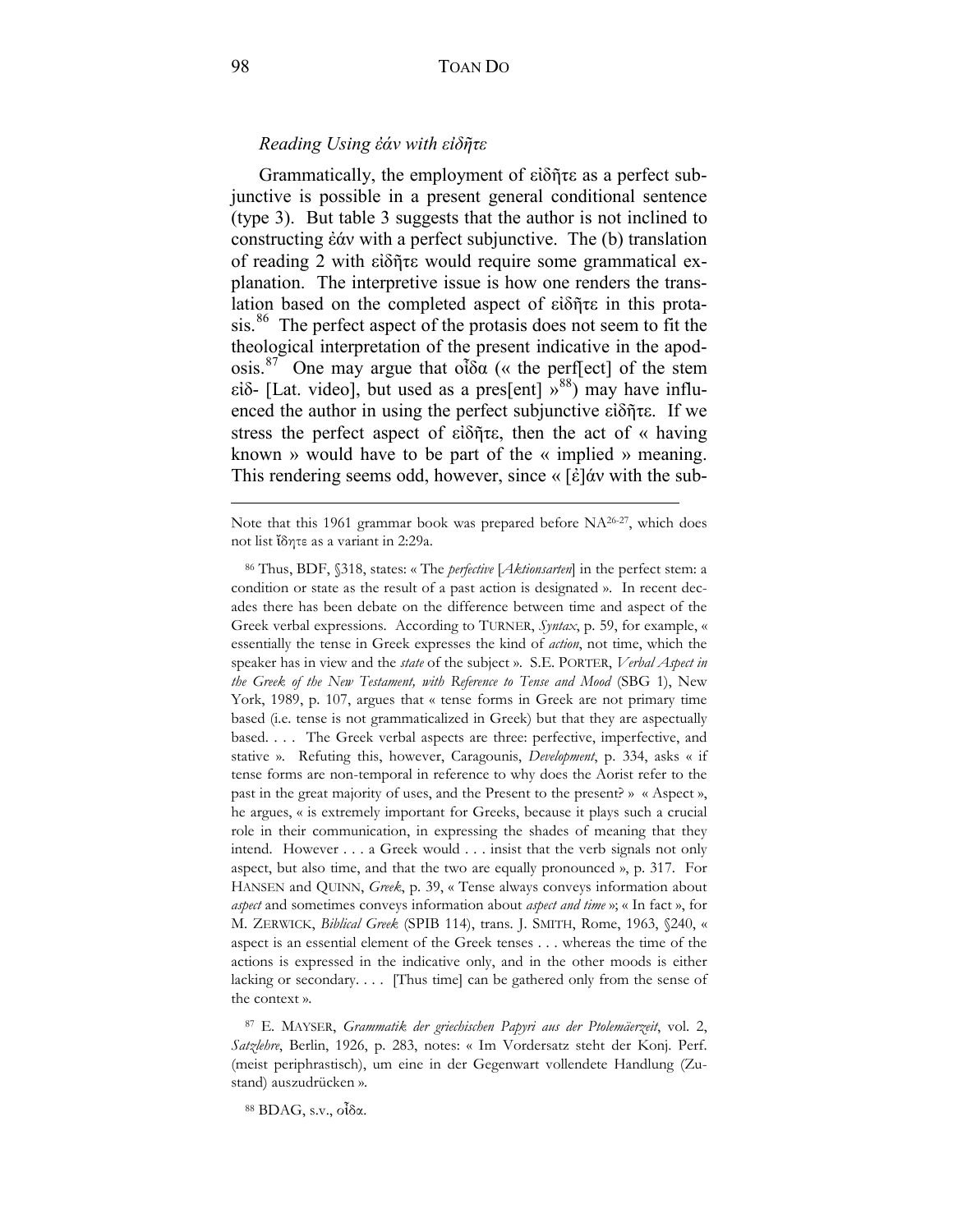junctive denotes that which under certain circumstances is expected from an existing general or concrete standpoint in the present: 'case of expectation' and 'iterative case in the present' ».<sup>[89](#page-22-0)</sup> As a result, the aspect of the perfect subjunctive does not seem to make εἰδῆτε the author's most probable intention.

# *Reading Using ἐάν with ἴδητε*

Turner notes that the « aorist stem expresses punctiliar . . . action ».<sup>[90](#page-22-1)</sup> The *Aktionsarten* are essential in the subjunctive.<sup>91</sup> The issue here, as table 4 displays, is how one interprets the aspects of the non-factual time of the subjunctive in v. 29a.

Commenting on the Greek construction (ἐὰν εἰδῆτε . . . γινώσκετε) in 2:29abc, Westcott notes, « [k]nowledge which is absolute (εἰδῆτε) becomes the basis of knowledge which is realized in observation (γινώσκετε) ».<sup>[92](#page-22-3)</sup> It seems that Westcott only refers to the difference in meaning of εἰδῆτε and γινώσκετε, but the perfect subjunctive εἰδῆτε is here less convincing than the perfect indicative οἴδατε. For the indicative is « the mood of factual statements  $v^{93}$  $v^{93}$  $v^{93}$  and « the mood of assertion, or *presentation of certainty* ».<sup>[94](#page-22-5)</sup> Thus, it is not possible to agree entirely with Westcott that the author intends the perfect subjunctive in v. 29a to denote an absolute knowledge. The sense of an unquestionable knowledge seems to occur once at the end of the letter: οἴδαμεν δὲ ὅτι ὁ υἱὸς τοῦ θεοῦ ἥκει καὶ δέδωκεν ἡμῖν διάνοιαν, ἵνα γινώσκωμεν τὸν ἀληθινόν, καὶ ἐσμὲν ἐν τῷ ἀληθινῷ, ἐν τῷ υἱῷ αὐτοῦ Ἰησοῦ Χριστῷ. οὗτός ἐστιν ὁ ἀληθινὸς θεὸς καὶ ζωὴ αἰώνιος (1 John 5:20). Here the author employs οἴδαμεν to express his belief in Jesus, the Son

<span id="page-22-0"></span><sup>89</sup> BDF, §371. This agrees with the present general conditional sentence in HANSEN and QUINN, *Greek*, p. 91-98.

<span id="page-22-1"></span><sup>90</sup> TURNER, *Syntax*, p. 59. Against TURNER, see ZERWICK, HANSEN and QUINN, and CARAGOUNIS (n. 87 above).

<span id="page-22-2"></span><sup>91</sup> See T. DO, « 'That you may not sin,' On the Reading of 1 John 2:1b », *ZNW* 102 (2011), p. 86-94.

<span id="page-22-4"></span><span id="page-22-3"></span><sup>92</sup> WESTCOTT, *Epistles*, p. 82. While credit is given to Westcott who alone notes ἴδητε as a variant in 2:29a, he nevertheless offers no comments on this variant.

<sup>93</sup> HANSEN and QUINN, *Greek*, p. 42.

<span id="page-22-5"></span><sup>94</sup> WALLACE, *Grammar*, p. 448.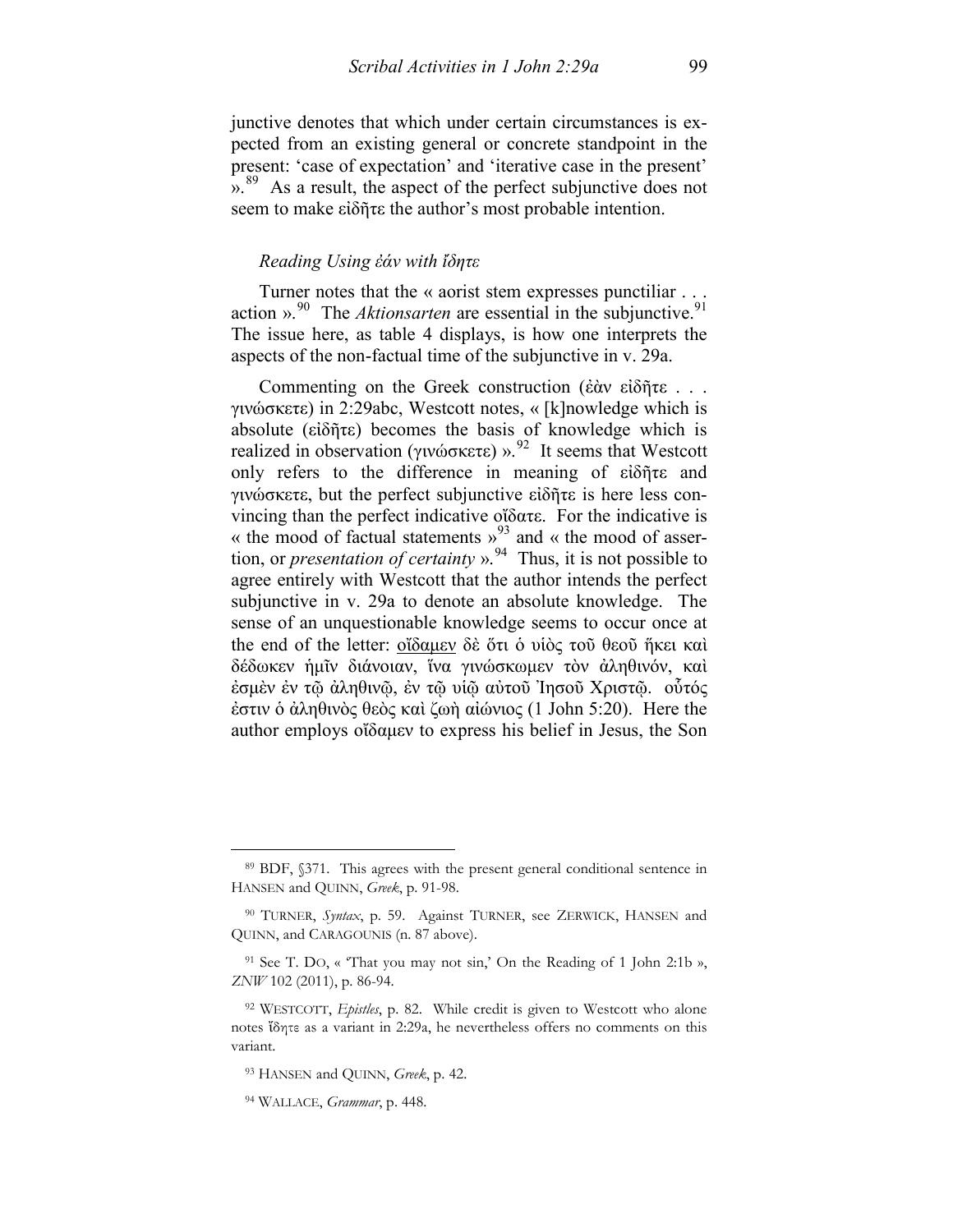of God, who has come into the world, and whose coming means eternal life.<sup>[95](#page-23-0)</sup>

When, however, ἐάν is constructed with an aorist subjunctive (ἴδητε) and followed by an indicative (γινώσκετε), we have a present general conditional sentence (v. 29). In conditional sentences, « [t]he subjunctive occurs in the *hypothetical* protasis which is introduced by ἐάν »; and when ἐάν is constructed with aorist subjunctive, « [t]his represents a definite event as occurring once in the future [not yet completed], and conceived as taking place before the time of the action of the main verb. It is expectation, but not fulfillment as yet ». [96](#page-23-1) The ἐάν-ἴδητεclause is a hypothetical statement whose *Aktionsarten* limit the reality of the main clause (γινώσκετε).

Scholars have little doubt that γινώσκετε in 2:29bcd expresses an actual event, namely: knowing that whoever does righteousness is born of  $[God]$ <sup>[97](#page-23-2)</sup> But they are unclear about the aspect of the subjunctive in 29a. Commenting on ἐὰν εἰδῆτε, for example, John Painter observes that « the conditional form need not imply uncertainty about the first statement [29a] ».<sup>98</sup> Painter's observation is unconvincing, for the grammatical feature of a conditional statement is to hypothesize the action of the verb. So long as the aspect is perceived as conditional, the action is not yet completed until it actually occurs. The fact that God is righteous does not warrant the reality that every Johannine member perceives it as such; thus the  $\dot{\epsilon} \dot{\alpha} v$  + subjunctive construction is specifically employed here to qualify this perception. Put differently, God's righteousness, while existentially real, is still outside the realm of perception until his is realized as such. Here the aspect of per-

<span id="page-23-0"></span><sup>95</sup> Here WESTCOTT, *Epistles*, p. 195, is correct in his notes regarding οἴδαμεν in 5:20: « There is given to us the power of ever-advancing knowledge and of present divine fellowship. We can wait even as God waits ».

<span id="page-23-1"></span><sup>96</sup> TURNER, *Syntax*, p. 113-114. Also, Mayser, *Satzlehre*, p. 279, notes that « ἐάν mit Konj. Aor. bezeichnet einen in die Zukunft fallenden einmaligen und damit abgeschlossenen Vorgang ».

<span id="page-23-2"></span><sup>97</sup> If one considers γινώσκετε as an indicative, the present tense reflects an actual statement. R. SCHNACKENBURG, *Die Johannesbriefe* (HThKNT 13), Freiburg, 1979, p. 167 n. 2, notes: « Γινώσκετε ist sicherlich Indikativ. . . Der Einleitungssatz mit ἐάν bedingt eine Folgerung, die in einer Erkenntnis besteht. Solche Erkenntnisse werden sonst als Feststellung gegeben ». [God] is in square-brackets because no consensus has been reached on whether δίκαιός ἐστιν or αὐτοῦ in v. 29 refers to God or Jesus. Cf. WESTCOTT, *Epistles*, p. 82; BULTMANN, *Johannesbriefe*, 49; R.E. BROWN, *The Epistles of John* (AB 30), New York, 1982, p. 382-4; von WAHLDE, *Gospel and Letters of John*, p. 103, 112-3.

<span id="page-23-3"></span><sup>98</sup> PAINTER, *1, 2, and 3 John*, p. 213.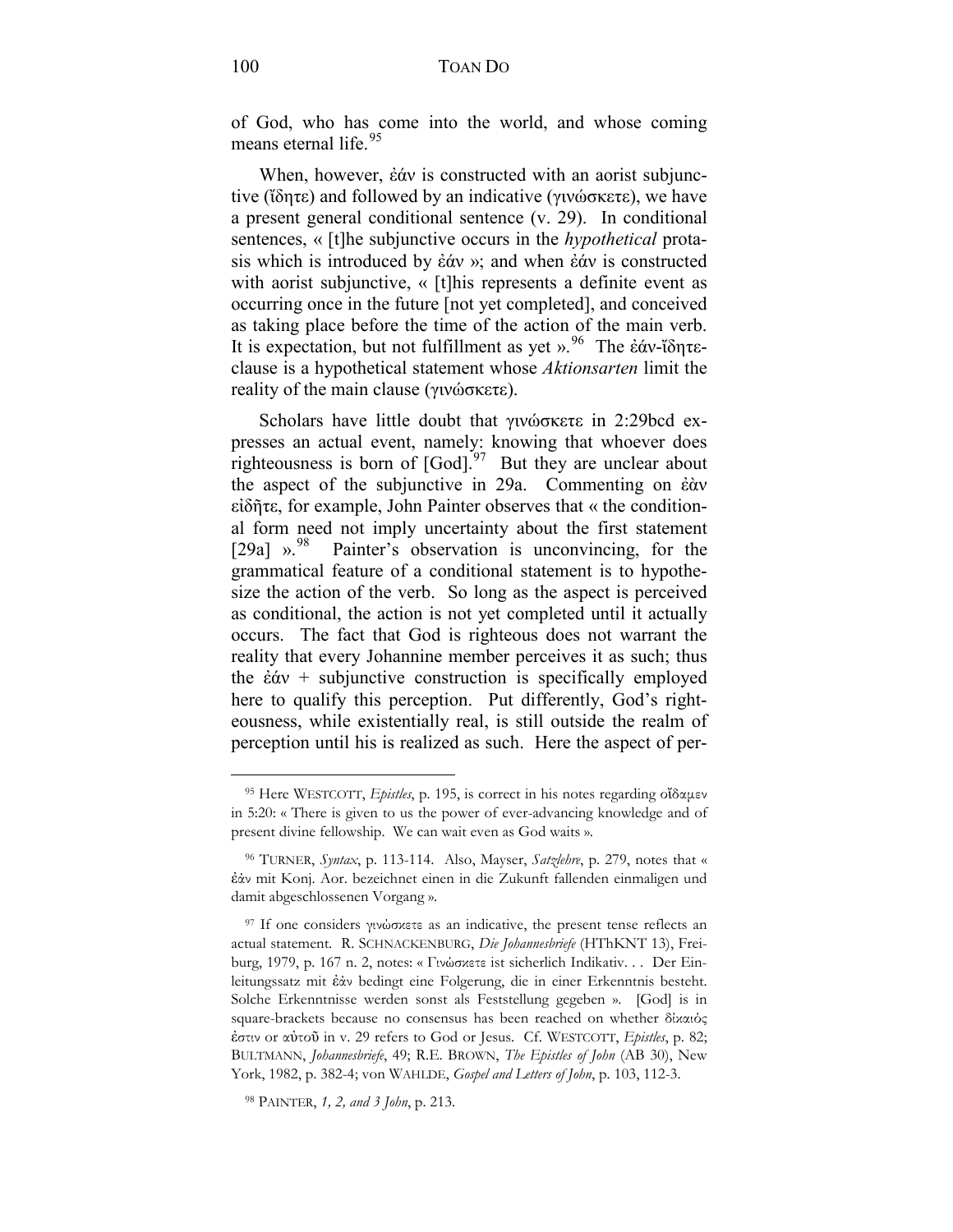ceiving God's righteousness should not be perfected (εἰδῆτε), but punctiliar or undetermined (ἴδητε).<sup>99</sup> Brown's comment is insightful: « The latter construction here [i.e., ἐάν with the subjunctive] is not meant to question the certainty that 'he is just,' but to turn the audience toward self-interrogation  $v<sup>100</sup>$  In this regard, the shades of meaning of how the audience should examine themselves are best denoted if the verb following ἐάν is not the perfect (εἰδῆτε), but aorist (ἴδητε) subjunctive.

In evaluating the theological issues surrounding the construction of ἐάν with ἴδητε in v. 29a, we note that the result is less surprising than it is for the cases of ἐάν with εἰδῆτε or οἴδατε. Grammatically, the construction of ἐάν with a subjunctive is more logical than it would be with an indicative, thus eliminating οἴδατε. Theologically, the choice of ἐάν with an aorist subjunctive is more cogent than it would be with a perfect subjunctive, thus ruling out εἰδῆτε. The collaboration between ἐάν and ἴδητε expresses well the author's theology that the Johannine members are to advance in knowledge (γινώσκετε in apodosis) that whoever does righteousness is borne of [God], *if* (ἐάν) they keep perceiving (ἴδητε in protasis) that he [God] is righteous. To borrow Westcott's word, the Johannine members' « ever-advancing knowledge  $v^{101}$  $v^{101}$  $v^{101}$  is expressed most forcefully in the construction ἐὰν ἴδητε ὅτι δίκαιός ἐστιν, γινώσκετε ὅτι. The undetermined and punctiliar *Aktionsarten* of an ever-advancing knowledge in the aorist subjunctive would not be brought forth, were εἰδῆτε or οἴδατε employed.

The intrinsic probabilities suggest that following ἐάν, the variant ἴδητε is most likely the earliest recoverable text. While the reading with εἰδῆτε is possible, this perfect subjunctive is not employed at all in other places in the Johannine writings. Despite one possible occasion of ἐὰν οἴδατε in 5:15a, the reading with οἴδατε 2:29a is the least probable.

The probabilities (transcriptional and intrinsic) have demonstrated unanimously that ἴδητε is most likely identical with the earliest text.

<span id="page-24-0"></span><sup>99</sup> Famously stated by the Johannine Jesus to Thomas Didymus: μακάριοι οἱ μὴ ἰδόντες καὶ πιστεύσαντες (John 20:29). Both participles are employed in the aorist active. Hence aspects: aorist subjunctive (**- - - - - -**); perfect subjunctive ( **|** at present **| - - - -**).

<span id="page-24-2"></span><span id="page-24-1"></span><sup>100</sup> BROWN, *Epistles*, p. 382. It is crucial to note that besides Westcott (cf. n. 92 above), no scholar has pointed out the variant ἴδητε in v. 29a until the ECM.

<sup>101</sup> WESTCOTT, *Epistles*, p. 195.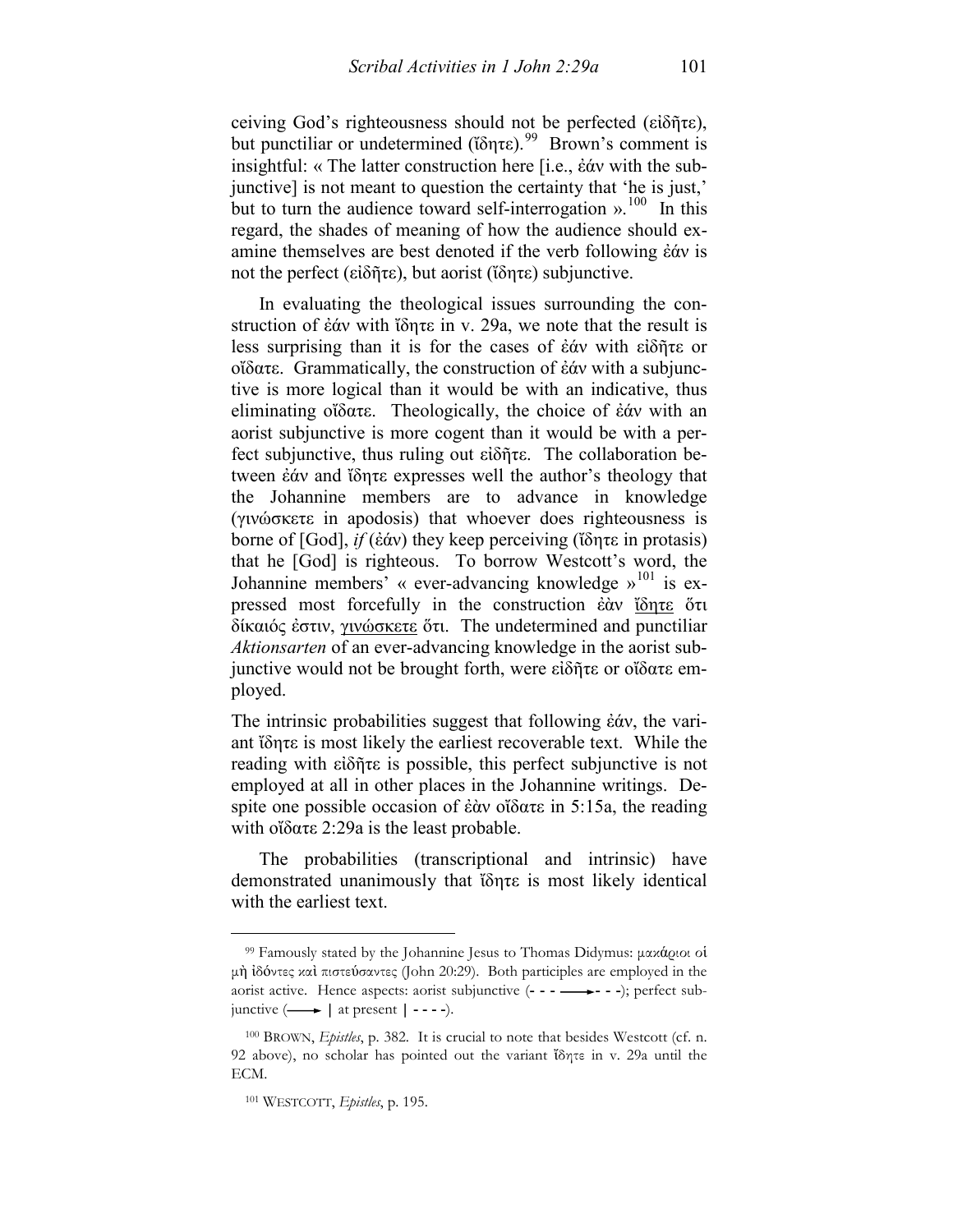## **3. Conclusion**

This study applies two criteria in the reasoned eclecticism (external and internal evidence) and evaluates the variants οἴδατε, εἰδῆτε, and ἴδητε in 1 John 2:29a. It also examines ἐάν and δέ. Careful attention on the variants οἴδατε and ἴδητε, together with ἐάν and δέ, has been overlooked in Johannine studies.[102](#page-25-0) The fact that the construction of ἐάν with perfect subjunctive does not occur in the Johannine writings, and that the syntactic structure of ἐάν with aorist/present subjunctive across the Johannine writings makes most likely that ἴδητε was the actual reading of 1 John 2:29a. Considering these criteria, I propose that in v. 29a ἴδητε constitutes the most reliable reading over against its alternatives εἰδῆτε or οἴδατε. This conclusion reflects the progress in the printings of  $NA^{27}$ ,  $NA^{28}$ ,  $ECM<sup>1</sup>$ , and  $ECM<sup>2</sup>$  for 1 John 2:29a:

| Text:               |              | έὰν εἰδῆτε ὅτι · Γἐὰν εἰδῆτε ὅτι | έάν είδητε ότι                                            | ἐὰν                                                       | εἰδῆτε<br>ΐδητε | őτι |
|---------------------|--------------|----------------------------------|-----------------------------------------------------------|-----------------------------------------------------------|-----------------|-----|
| Printing: $NA^{27}$ | (no variant) | $NA^{28}$<br>$(\ulcorner$ ίδητε) | ECM <sup>1</sup><br>(a) είδητε<br>(b) ίδητε<br>(c) οἴδατε | ECM <sup>2</sup><br>(a) είδητε<br>(b) ίδητε<br>(c) οἴδατε |                 |     |

Evidently, a concerted decision has been made by the Münster INTF editors regarding the increasing significance of ἴδητε. One could only hope that in the next ECM, εἰδῆτε would no longer be an equally weighted variant to ἴδητε. Such hope is now displayed by the CBGM in appendices 1-4 below.

<span id="page-25-0"></span><sup>102</sup> The earliest evidence this study could gather regarding ἴδητε appears in WESTCOTT, *Epistles* (1883), p. 82-84. Yet, while Westcott listed this variant in the apparatus, he completely neglected the discussion in his annotations – as if ἴδητε were of no significance, let alone οἴδατε. Evident also is the fact that the eighth-revised-1998 NA27 lists no variants. Scholars have thus neglected this textual problem for over a hundred years.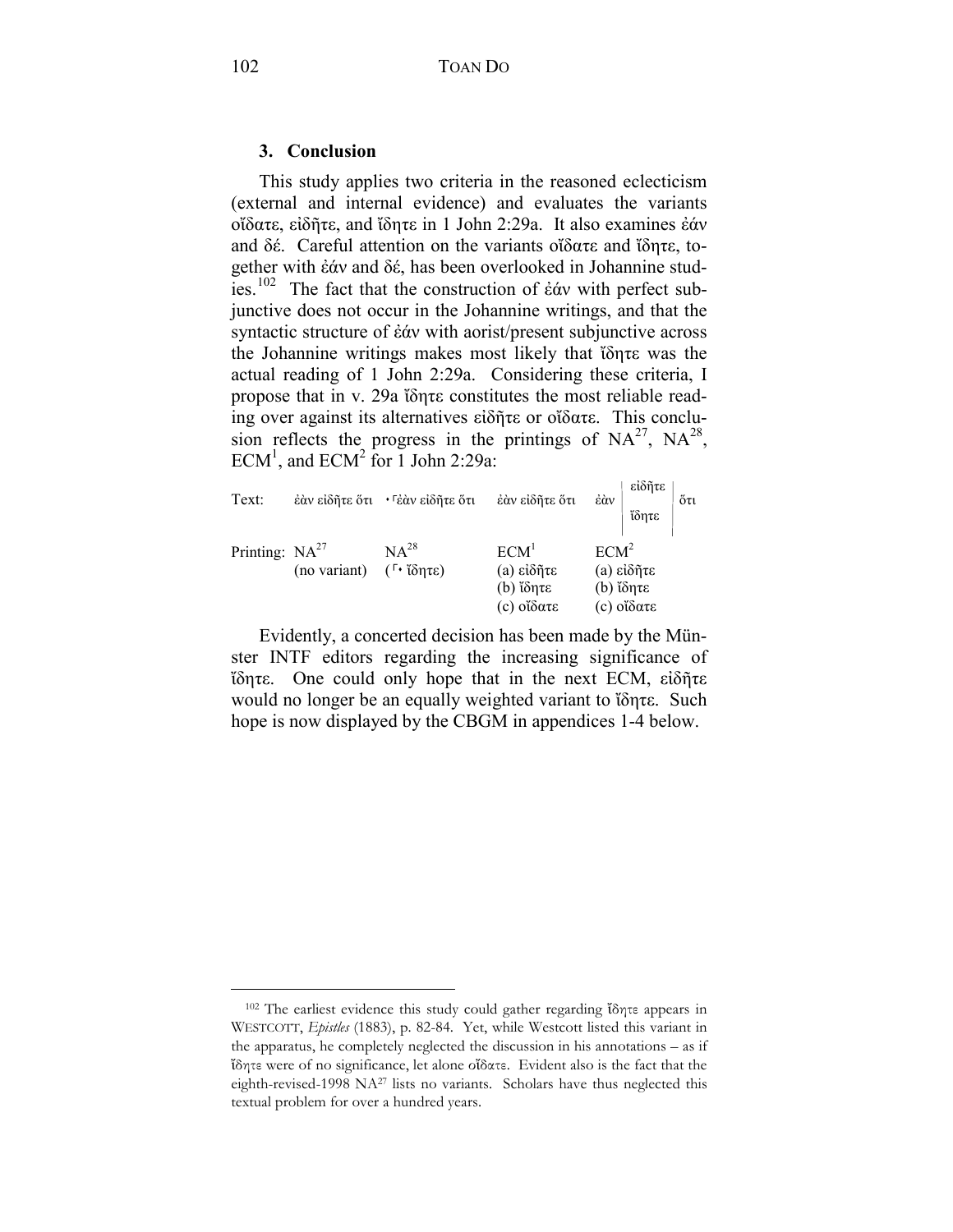**Appendix 1: Unbalanced coherence in the textual flow diagram for 2:29/4a showing multiple origins, one of which is Codex 01 without any potential descendants**[103](#page-26-0)



**Appendix 2: Balanced coherence in the textual flow diagram for 2:29/4b showing one potential ancestor (025), regarded as initial text**



<span id="page-26-0"></span><sup>103</sup> These diagrams come from [http://intf.uni](http://intf.uni-muenster.de/cbgm2/Coh1_4.html)[muenster.de/cbgm2/Coh1\\_4.html](http://intf.uni-muenster.de/cbgm2/Coh1_4.html) (accessed May 30, 2015).